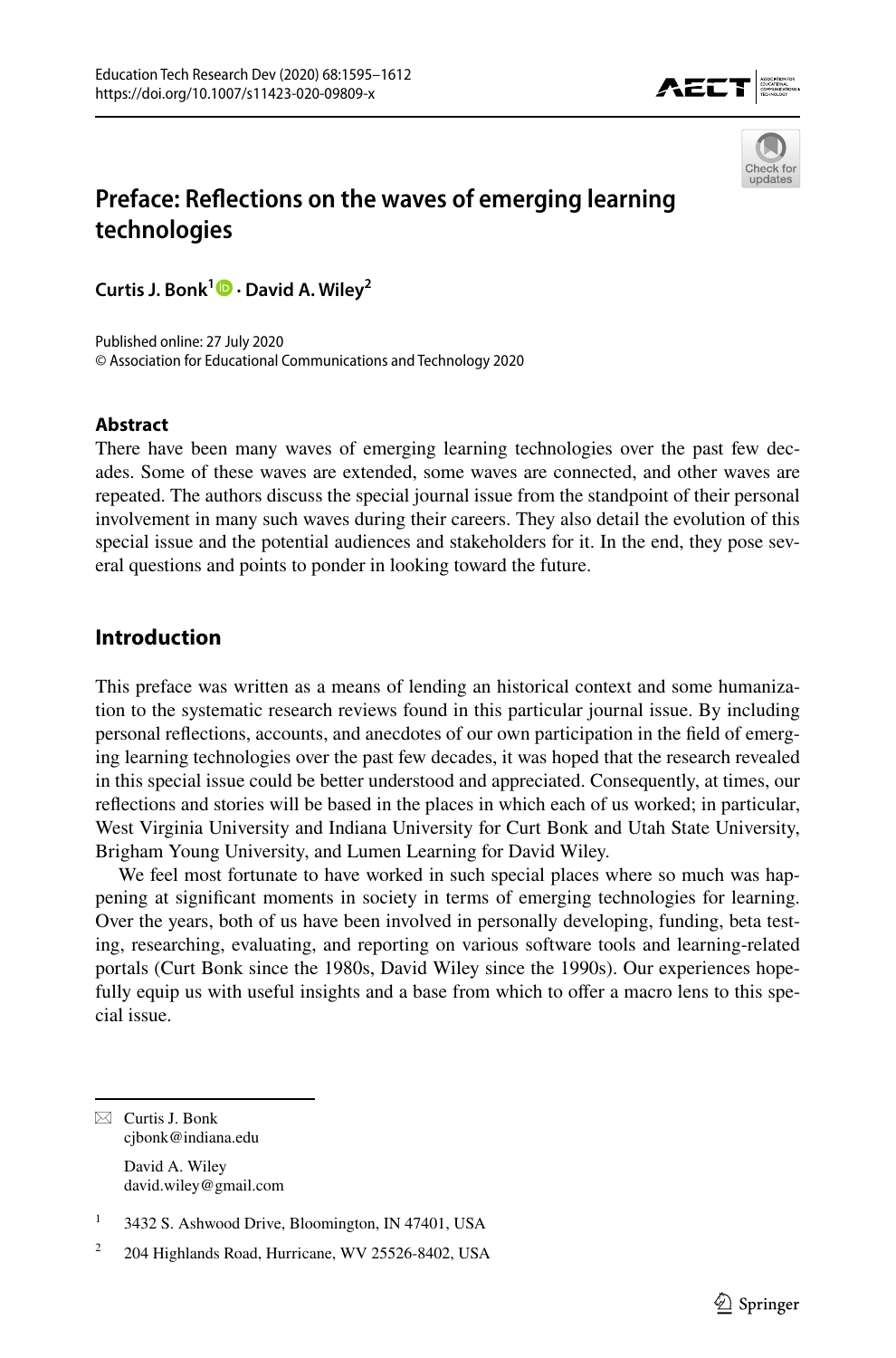# **Some stories to be told**

There is admittedly a lack of humanness when reading the seemingly endless rows and columns of data in the charts, tables, and fgures of a journal issue that is focused on summarizing masses of research. Therefore, it is vital to keep in mind the personal investments that were made in diferent technologies as they emerged in assorted learning environments and situations. Stated another way, each of the thousands of research reports that were considered and then selected and analyzed for the manuscripts in this special issue has countless underlying stories. We start this preface with two stories of our own.

## **Story #1: Are you covering learning objects?**

It is 8:00 am on Friday morning September 3, 1999. Professor Curt Bonk (hereafter "Curt"), enters Room 1210 of the School of Education at Indiana University (IU) and fnds it flled with many of the top master's and doctoral students of his program as well as visiting scholars from Australia, Finland, Korea, and the United States. In fact, 14 of 20 students who are enrolled would move on to professorial positions of their own after graduation.

Course syllabi are soon passed out for his course on "Interactive Tools for Learning and Collaboration" (Bonk [1999](#page-12-0)). Steve, a new doctoral student who had worked in instructional design and consulting in Silicon Valley until earlier that month was sitting in the middle of the room toward the front (i.e., within a few feet of the instructor). He raises his hand and asks if the course would cover a fast-emerging topic called "learning objects." He then comments about the outdated design of instructor's homepage; in efect, implying that the instructor may not be qualifed to teach this class. Light chuckles are heard within the room.

A few seconds later, an international student from Korea, JY, seated three rows behind Steve also wants to know if learning objects will be addressed because they have suddenly become popular in Korea. She notes that free resources on learning objects had recently been made available from a guy named Wiley [\(1999a,](#page-16-0) [b\)](#page-16-1). Steve concurs with JY since he has just attended a conference on the topic in the San Francisco Bay area. Soon, several other students in that class join in to voice their concerns that the topic of learning objects is not listed in the syllabus causing the instructor to admit to not knowing much about the topic.

Having spent a good portion of the previous summer of 1999 working on the course syllabus, Curt was somewhat taken aback. During the following weeks, however, he would modify his syllabus and become attuned to the fast-evolving feld of learning objects. In fact, during the next 2 decades, Curt would update his syllabus with all sorts of related trends into the feld of open education including open source software, open universities, OpenCourseWare (OCW), open textbooks, and open educational resources (Bonk [2009a;](#page-13-0) Mishra [2017](#page-15-0); Wiley and Hilton [2009](#page-16-2)).

When he fnally had a chance encounter with David Wiley at a conference a few years later, he understood why his students were interested in his work. David had a pulse on an inexhaustible amount of information related to the world of open education and he was quite willing to share it. He had formed a team at Utah State University and a Center for Open and Sustainable Learning (COSL) that seemed situated at Ground Zero of the open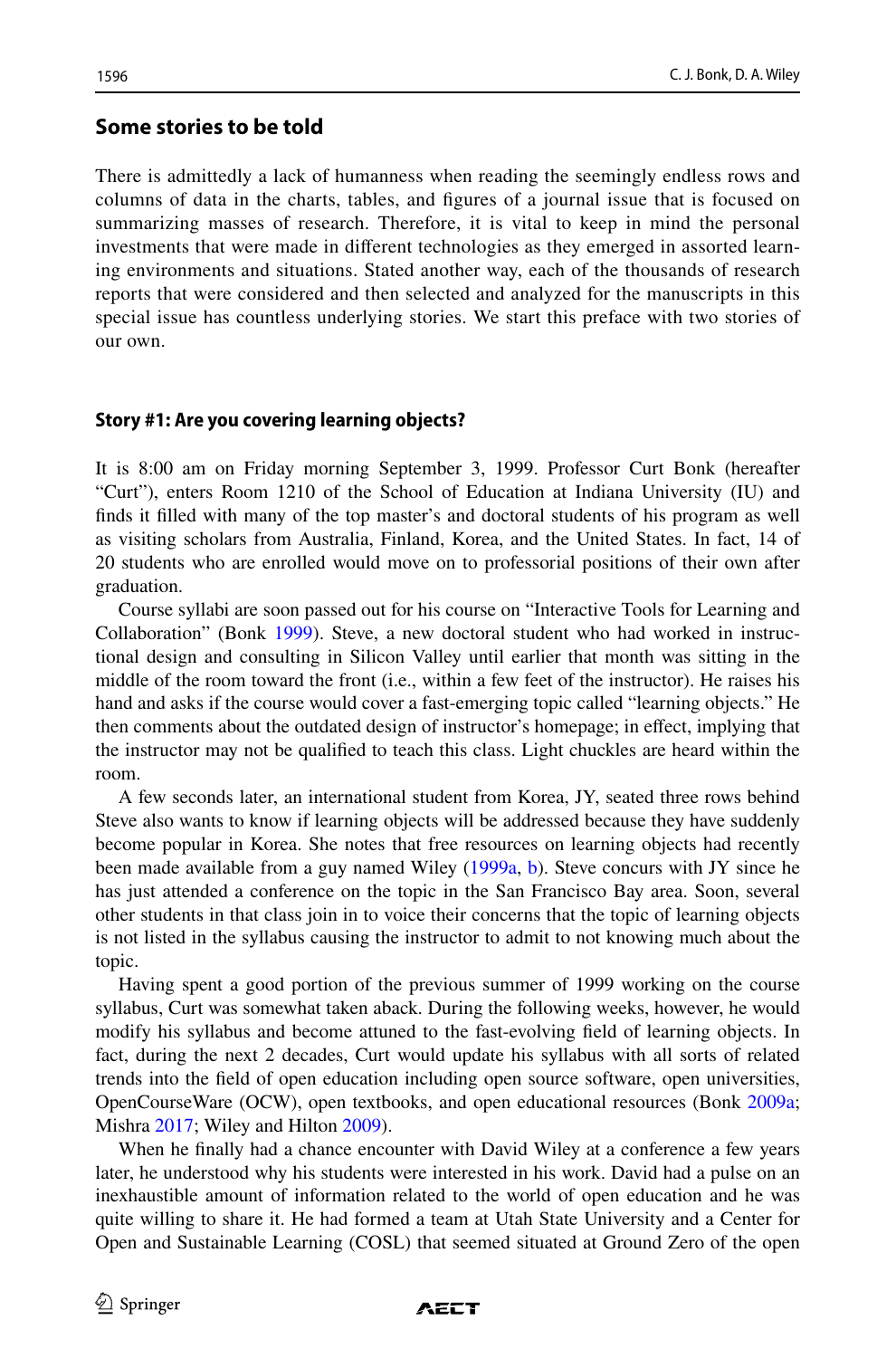education movement in the United States. In addition to talented and committed people, COSL had grants and projects for open courseware research and development.

When Curt met several members of the COSL team at the E-Learn conference in Vancouver in late October 2005, he learned that they had designed "superhero" role cards for team member identity in the openness movement and to help market their message (Bonk [2009b\)](#page-13-1). Of course, David would be "The Opener" while others were designated the "Persuader, " the "Maverick," and "Captain Connections." Perhaps more important than these savvy marketing skills, the COSL team was helping develop standards for OCW with a tool called eduCommons. Additionally, COSL was coordinating conferences, summits, institutes, and online discussions on OCW and open education. With those initiatives in place, they were actively recruiting other colleges and universities to participate in these eforts.

A couple of years later, David would help found the Open High School of Utah and also play a pivotal role at a company related to open education, Flat World Knowledge. That string of innovative educational projects and ideas soon landed "David Wiley" in Fast Company's 100 Most Creative People in Business in 2009 (Fast Company [2009](#page-14-0)); he was, in fact, the only person in the list from the feld of instructional design and educational technology. Such notoriety signaled that emerging technologies for learning were starting to attract immense attention, not just from educators, but from the media, venture capitalists, politicians, and society in general.

During this time, one thing was becoming increasingly clear, learning technologies were emerging and evolving at a much faster pace at the start of the twenty-frst century than had ever been witnessed in the previous one. It was almost as if a magic switch went off toward the end of the 1990s to bid adieu to educational technology as we knew it and to signal the start of an era where such technology would not simply be used to enhance, augment, or extend human learning and intelligence, but potentially transform it in revolutionary ways not seen before (Bonk [2009a](#page-13-0)).

Despite all the exuberance for learning with technology at the start of this millennium, the world of educational technology in the twenty-frst century is one that remains flled with caveats, concerns, and an assortment of unknowns. Some raise cautionary fags over the cost justifability of diferent technologies tools and applications. Others sound alarms over their practical implications. Still others ask whose needs are being served and for what purposes we adopt or integrate a particular technology tool or application into our instruction.

So, as we started with a personal story about the topic of learning objects from 1999, it is perhaps appropriate that we start to close this section with a quote from Prince, who is famous for a song referencing that particular year. Prince stated, "Technology is cool, but you've got to use it as opposed to letting it use you" (Lauer [2004](#page-14-1)). For the past 2 decades, the feld of learning objects, now open educational resources (OER), has continued to evolve and fnd new uses and applications (Bonk [2009a,](#page-13-0) [b](#page-13-1); Clinton and Khan [2019;](#page-13-2) Mishra [2017](#page-15-0); Wiley and Hilton [2009](#page-16-2), [2018](#page-16-3)). There has been an explosion of reports about the signifcant cost savings and fexible uses of OER (Baraniuk [2008](#page-12-1); Hilton [2016](#page-14-2)) as well as many others about the shortcomings and difculties of fnding high quality and locally appropriate open education content (Conole and Brown [2018](#page-13-3); Lee et al. [2007;](#page-15-1) Rolfe [2017](#page-15-2); Weller [2014\)](#page-16-4). As these reports come out, students will likely continue to demand that this topic be included in course syllabi related to emerging learning technology and trends in instructional technology.

Fast forward a little over 2 decades to mid-June 2020, and Bonk has recently fnished teaching a 30th anniversary edition of that same course, which ironically is now titled "Emerging Learning Technologies," thereby matching this special issue theme. It is also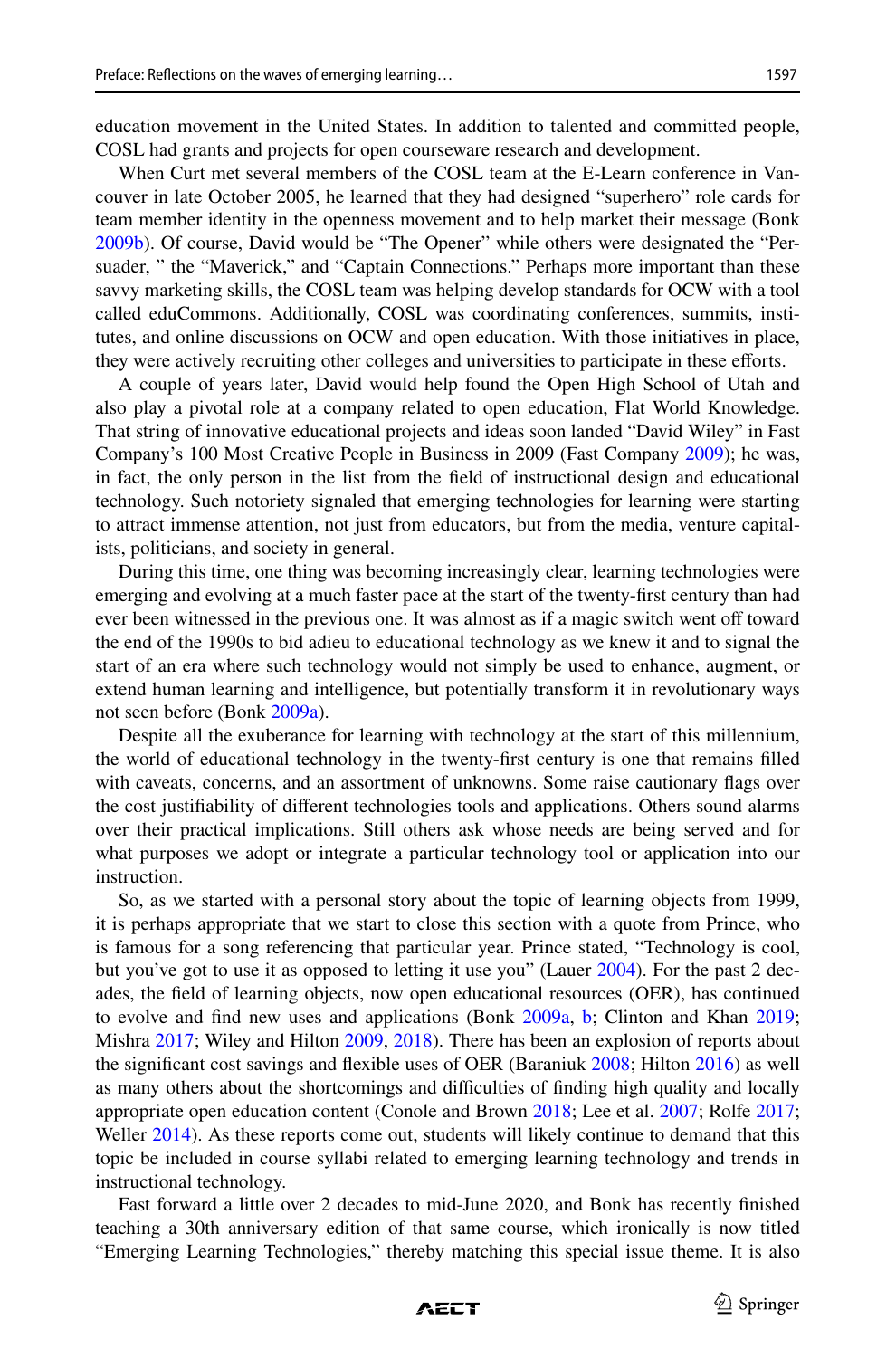afectionately known as "the monster syllabus" course due to its 100-page syllabus of open educational resources and open access materials (Bonk [2020](#page-13-4)). In the spring of 2020, Bonk was teaching the course both online and face-to-face (FTF); however, in Week 9, the FTF section had to suddenly shift online due to COVID-19. Since nearly all the course materials were open access, Bonk and his students found the transition seamless. In refection, he is fortunate to have listened intently to David and the COSL team about open education long ago. We now, in fact, turn to a story from David himself who documents a groundbreaking moment in the history of learning with technology and open educational contents.

#### **Story #2: Open certifcates in preMOOC days**

It is the summer of 2007, and David Wiley (an open education leader; hereafter "David") is pondering how to make his fall course more open. For several terms now he has been putting his course syllabus in a public wiki and encouraging students to edit it. He has been selecting readings for his courses that are available on the public Internet and that anyone can read without purchasing a textbook or logging into the campus library. In addition, he has been encouraging students to submit their homework assignments for his classes by publishing them on a public blog where the whole world can read and engage with them.

But that is prior course history. David is always tinkering with his course and attempting to fnd ways to enhance and perhaps even transform student learning. As such, he is now pondering how he can step it up this term. What might be a powerful pedagogical idea in line with his course goals?

Some additional refection soon prompts a realization: When you teach a class where the syllabus and readings are all on the public Internet, and where students publish their homework on blogs, it could be possible for anyone to participate in that class. Anyone. They would not need to apply to the university, get accepted, or pay tuition in order to participate—they would just browse the syllabus on the public wiki, read the publicly accessible readings found on the Internet, come back to the public syllabus to see what the week's writing assignment was, and then publish it on their blog. Anyone with an Internet connection could "learn along from home."

A person could not earn university credit for taking a course this way, but they likely would not care. David would be teaching "Introduction to Open Education" in the fall—the first time such a course had ever been offered—and he figured that there would be enough interest that people would come and participate without formal recognition from his institution (i.e., Utah State University). Still, people might want to have something to show for the efort that they made in taking the class. So, when David announced the new course and its open design that would allow anyone in the world to participate, he promised to give completers a signed certifcate showing that they had participated in the course. It would not have the university's name on it or come with credits, but it would be something.

People were interested. More than ffty people from around the world formally signed up for this obscure graduate seminar by adding their names and blog addresses to the wiki-based syllabus. Many others followed along less formally. The open course design inspired many related eforts, including a spring 2008 course by Siemens and Downes on connectivism that had many more participants and was the frst course to be called a "massive open online course" or MOOC (Bonk et al. [2015;](#page-13-5) de Freitas et al. [2015;](#page-13-6) Downes [2008;](#page-13-7) Fournier and Kop [2015](#page-14-3); Zhu et al. [2018](#page-16-5), [2020](#page-12-2)). The open course design also prompted the Chronicle of Higher Education to publish an article titled, "When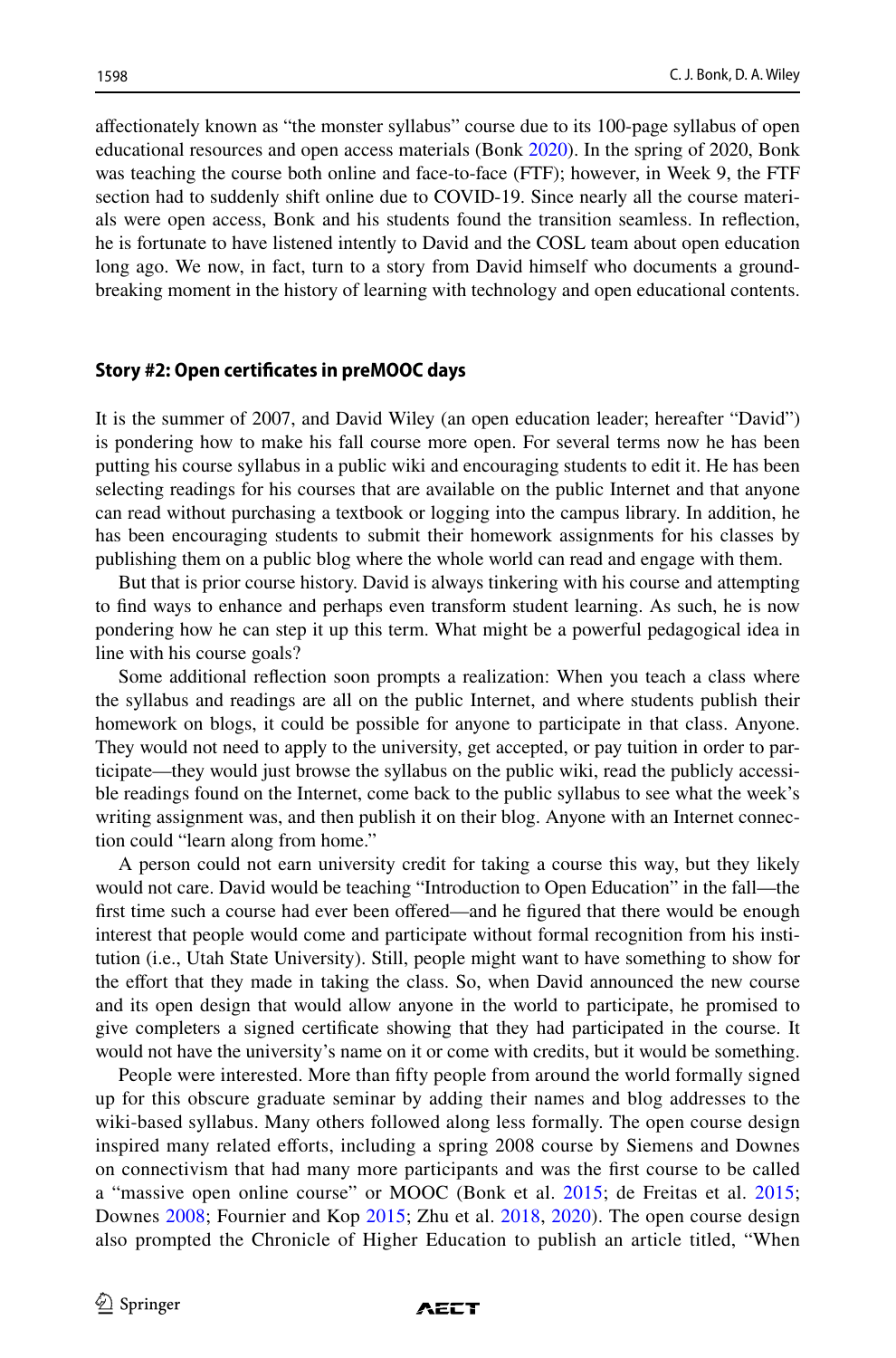Professors Print Their Own Diplomas, Who Needs Universities?" (Young [2008](#page-16-6)), which "inspired" "interesting" conversations about the design of that particular course with university administration.

The work of opening this course happened in the context of broader efforts in the Center for Open and Sustainable Learning (COSL) at Utah State University. As alluded to in the frst story above, COSL was the home of eduCommons, an open source software platform for sharing open educational resources that powered one-third of the open courseware initiatives at universities around the world. COSL organized the annual Open Education Conference from 2005 to 2007 and published Yochai Benkler's *Common Wisdom: Peer Production of Educational Materials* (Benkler [2005\)](#page-12-3). In addition, COSL staf wrote commissioned analyses on open education topics for organizations like the OECD. With such books, conferences, and reports, COSL was a clear leader in the movement toward open education.

In the midst of all that, David and other COSL staff members founded the Open High School of Utah, a public, statewide, online charter high school. Importantly, the school's charter documents require it to use open educational resources throughout its curriculum (Note: the school was renamed "Mountain Heights Academy" in 2013). Suffce it to say, there was extensive energy and momentum in the air around using "open" as a lever to improve student learning.

Like all other supposedly novel designs, the Fall 2007 Introduction to Open Education course was not a whole cloth reimagining unlike any course or experience that preceded it. Rather, it was the result of the slow accumulation of incremental design innovations over many semesters that, like the pile of grain in the sorites paradox, eventually became recognizable as a distinct thing. And perhaps this is why the pace of change in learning technologies seems to be accelerating so rapidly—there is a lot more on the ed tech pile today than there was 20 years ago.

#### **The waves**

Anyone teaching about or researching emerging learning technologies for the past few decades realizes that the topics of interest change like the wind. Multimedia, hypermedia (e.g., HyperCard and SuperCard), idea processors, CD ROM, interactive laserdiscs, geometry and algebra tutors, microworlds and artifcial realities, Logo and then Lego Logo programming, and asynchronous collaboration of many stripes, were popular in the technology waves of the 1980s and 1990s. However, as Reeves and Lin ([2020\)](#page-12-4) remind us in their concluding manuscript of this special journal issue, we often talk about these technologies in a decontextualized manner, instead of detailing their thoughtful use in educational settings, the learning theories which they represent, or the specifc education-related problems and issues that they can help address.

As constructivist theories were embraced in the 1980s and 1990s, knowledge building and sharing tools arose to exemplify key concepts and principles. Interest in these topics soon gave way to experimentations with podcasts, wikis, blogging tools, and other forms of social media in the 2000s. These were termed Web 2.0 because the user could now create and add content to the Web, not just locate and passively consume it. In the second half of that decade, attention shifted to the use of shared online video for learning as well as fipped classrooms, virtual worlds like Second Life, open textbooks, and various forms of mobile learning.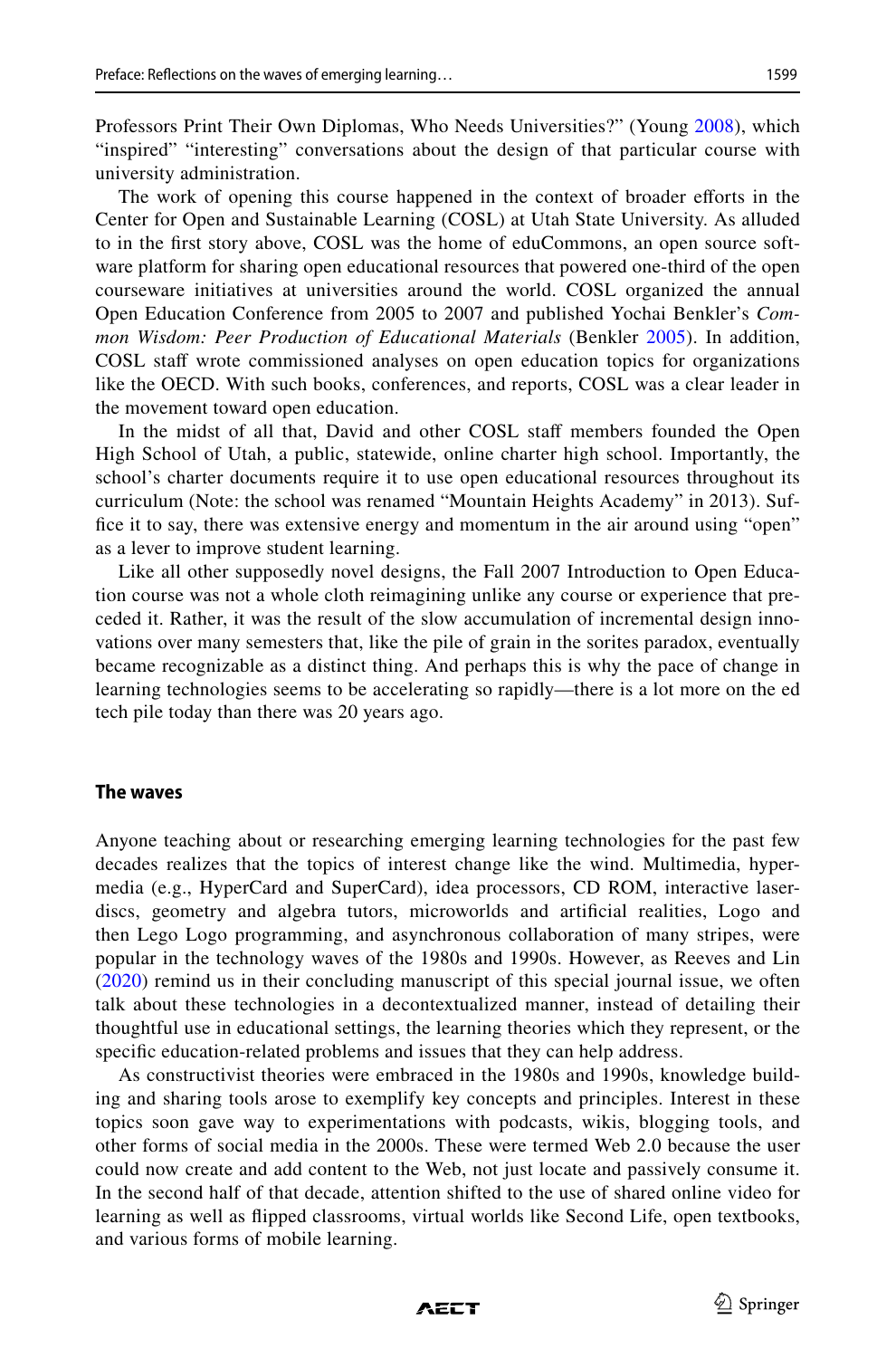And the waves of learning technologies show no sign of letting up here in 2020. In fact, it is becoming extremely difficult for educators and researchers to keep up with all the advances. This special issue is, in part, a response to this dilemma.

As indicated in the introduction, during the past few decades, each of us has been highly active in developing and attempting to understand the impact of particular emerging learning technologies. As would be expected, our personal involvement in some of these waves of learning technology are much wider and deeper than others. Each wave is built upon diferent circumstances and unique favors of opportunities. What seems clear to us is that some waves are extended over time whereas some are connected to other waves and still others are repeated in cycles as they go in and out of favor.

## **Extended waves**

Some waves are extended. As an example, in 1990, Curt and his colleague Padma Medury at West Virginia University (WVU) conducted a national survey of collaborative writing technologies and similar tools. What they discovered was a more diverse and robust feld than they had expected. Collaborative Writer, DIScourse, Realtime Writer, Conference Writer, Aspects, Group Writer, Prep Editor, and the Knowledge Builder were just a few of the tools for collaborative writing from a distance that existed some 3 decades ago (Bonk et al. [1994](#page-13-8)). Such tools provided a shared space for knowledge generation, document editing, project collaboration, idea exploration, and resource exchange (Schrage [1990\)](#page-16-7). With the emergence of these tools, society now had virtual napkins for brainstorming, discussing, cataloging, and sharing ideas that were available to learners whenever they were connected to the Internet.

In the midst of this revolution in collaborative and interactive learning technologies that appeared at the dawn of the Web in the late 1980s and early 1990s, the School of Education at Indiana University (IU) in Bloomington opened for classes on August 31, 1992. That grand opening happened to be the day after Curt arrived on the IU campus after spending 3 years on the faculty at West Virginia University (WVU). He soon discovered the handsome new School of Education building was purposefully funded to be a demonstration, research, and development site for innovative learning technologies (see Bonk [1998;](#page-12-5) Bonk and King [1998](#page-13-9)). During the ensuing decade, Curt and his various research teams conducted extensive research on online collaborative writing and computer conferencing tools that expanded upon his earlier work at WVU. This extended work resulted in an edited volume of their research titled, "*Electronic collaborators: Learner-centered technologies for literacy, apprenticeship, and discourse*" (Bonk and King [1998](#page-13-9)).

It is important to point out that none of the frst wave of collaboration tools that are mentioned above still exist today. However, they indirectly or directly led to such software tools as Slack (Kim [2019](#page-14-4)), Google Meet (Verbrugghe [2020](#page-16-8)), Microsoft Teams (Carter [2019\)](#page-13-10), Flipgrid (Gronseth and Hutchins [2020](#page-14-5); Mahmoudi and Gronseth [2019;](#page-15-3) Vander Ark [2019\)](#page-16-9), Google Docs, and other remote document and screen sharing systems today. Unlike such first-generation software which supported collaborative writing, contemporary collaborative technologies of 2020 are more focused on work team production, communication, and efficiency; collaborative writing being one aspect of such work team production and communication and document exchange.

Perhaps the technology trend most directly related to early collaborative forms of writing is wikibooks. The Wikibooks website was launched in 2003 as a sister site to Wikipedia. Like many other online collaborative writing tools such as Google Docs, documents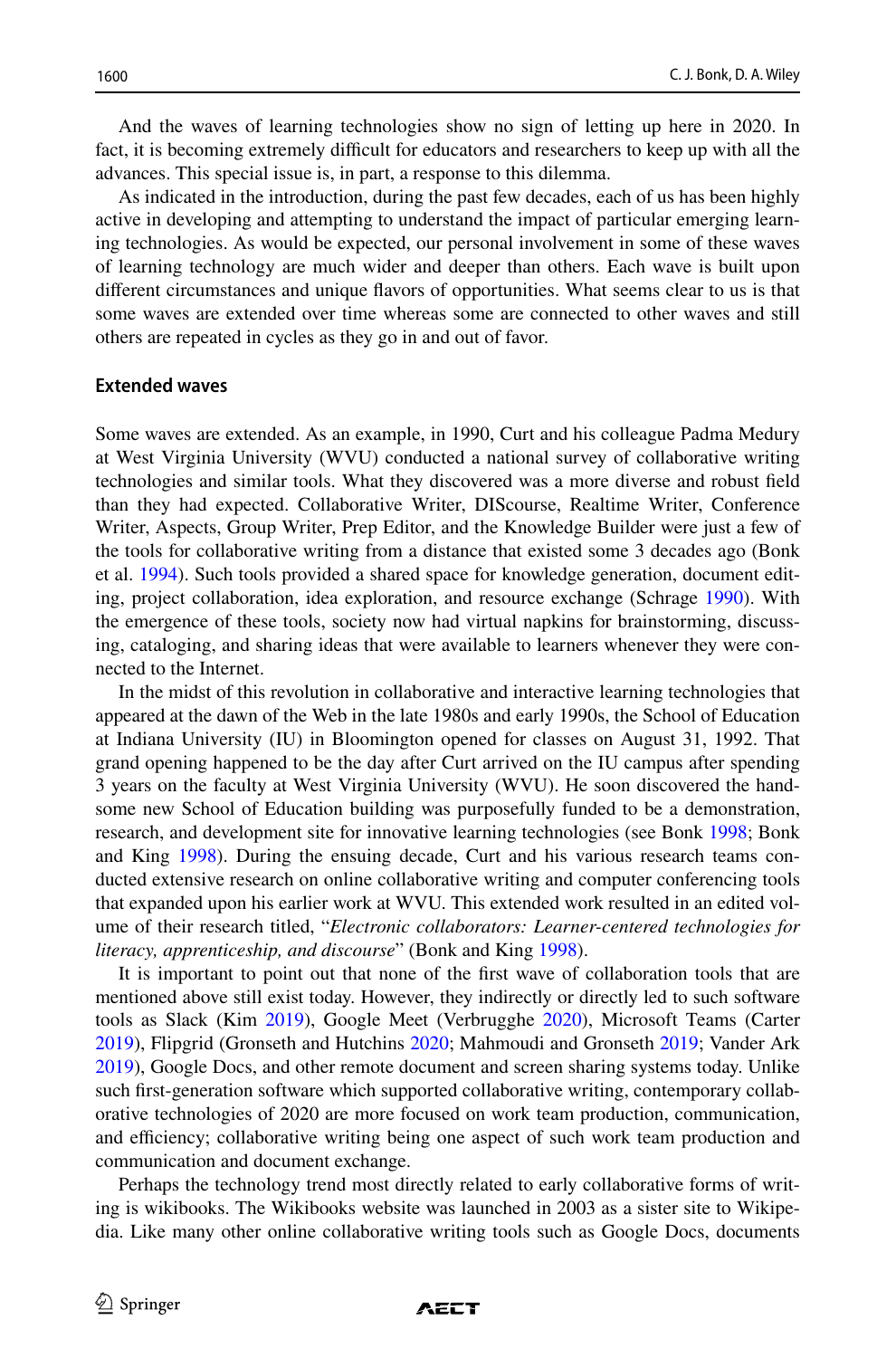created on the Wikibooks website rely primarily on asynchronous collaboration. In the late 2000s, Bonk and his colleagues conducted a series of studies on the experiences, challenges, and motivations of Wikibookians and what they viewed as success and failure for their various online collaborative book writing eforts (Lin et al. [2011;](#page-15-4) Sajjapanroj et al. [2008\)](#page-16-10). They also explored the opportunities and barriers of cross-institutional wikibooks (Bonk et al. [2009,](#page-13-11) [2010](#page-13-12)).

Fast-forward a decade or so later to 2020 where interest in collaborative writing technology remains (Abrams [2019](#page-12-6); Li and Zhu [2017](#page-15-5)), including in language learning environments (Yim and Warschauer [2017\)](#page-16-11), but also in the tools for work team production and efficiencies, detailed above. Such rapid changes in society and shifts in focus make useful research on emerging learning technologies difficult since the utility may be short-lived.

## **Connected waves**

Some waves are connected to other waves. When Curt arrived at IU in 1992, it was not just collaborative writing technology that was being explored and tested. As a federally funded technology demonstration site, the IU School of Education was beaming with many types of learning technology experiments. For instance, the Vision Athena project from Ameritech (Lee [2004](#page-14-6); Lee and Hutton [2007](#page-15-6)) had IU faculty members and staf experimenting with videoconferencing via PictureTel throughout all eight IU campuses as well as with many school districts across the state of Indiana. Curt was part of an innovative project to combine two videoconferencing systems, PictureTel and CU-SeeMe. With the success of that initiative, he could bring guests whose articles his students were reading into his classes as a means to foster a cognitive apprenticeship with enhanced perspective taking (Bonk et al. [1996\)](#page-13-13).

Similarly, other inroads were made at IU in employing synchronous videoconferencing in the 1990s and 2000s to connect people in isolated, educationally impoverished, or rural parts of the world. The goal was not only to provide educational services but to ofer opportunities for shared understandings, multicultural awareness, and mutual respect. One such project founded in 1995 in the Center for Excellence in Education (CEE) within the School of Education at IU, the International Studies In Schools (ISIS) project, did just that (Lee [2004,](#page-14-6) [2006](#page-14-7), [2007](#page-15-7), [2010;](#page-15-8) Lee and Bonk [2013](#page-15-9); Lee and Hutton [2007\)](#page-15-6).

As described by Lee and Hutton [\(2007](#page-15-6)), ISIS helped students in previously isolated and rural Indiana farm communities interact with experts on Egyptian, Malaysian, Chinese, Korean, Kenyan, Iraqi, and Australian culture and the cultural norms of many other countries made possible through the use of videoconferencing technology. The goal of these intercultural educational events was enhanced perspective taking, shared understanding, dignity, respect, and the exchange of highly current information as well as enhanced interpersonal skills (Lee [2007,](#page-15-7) [2010](#page-15-8)). Through such synchronous technology mixed with thoughtful and appropriate pedagogy, the local world becomes global and the global becomes local, if only for 50 min.

ISIS was unique but it was far from the only example of such cross-cultural educational initiatives. Many similar projects and entities, with names like ePals, iEARN (Gragert [2012\)](#page-14-8), Seeds of Empowerment (Buckner and Kim [2012;](#page-13-14) Kim [2009\)](#page-14-9), the World Forum (Bonk and Sugar [1998](#page-13-15)), World Savvy, Taking It Global, RoundSquare, Adventure Learning (Miller et al. [2008;](#page-15-10) Veletsianos and Eliadou [2009\)](#page-16-12), Learning Circles (Riel [1993\)](#page-15-11) and Soliya, have been developed since the 1980s. Millions of learners around the world have participated in them and continue to do so. As indicated, these programs were designed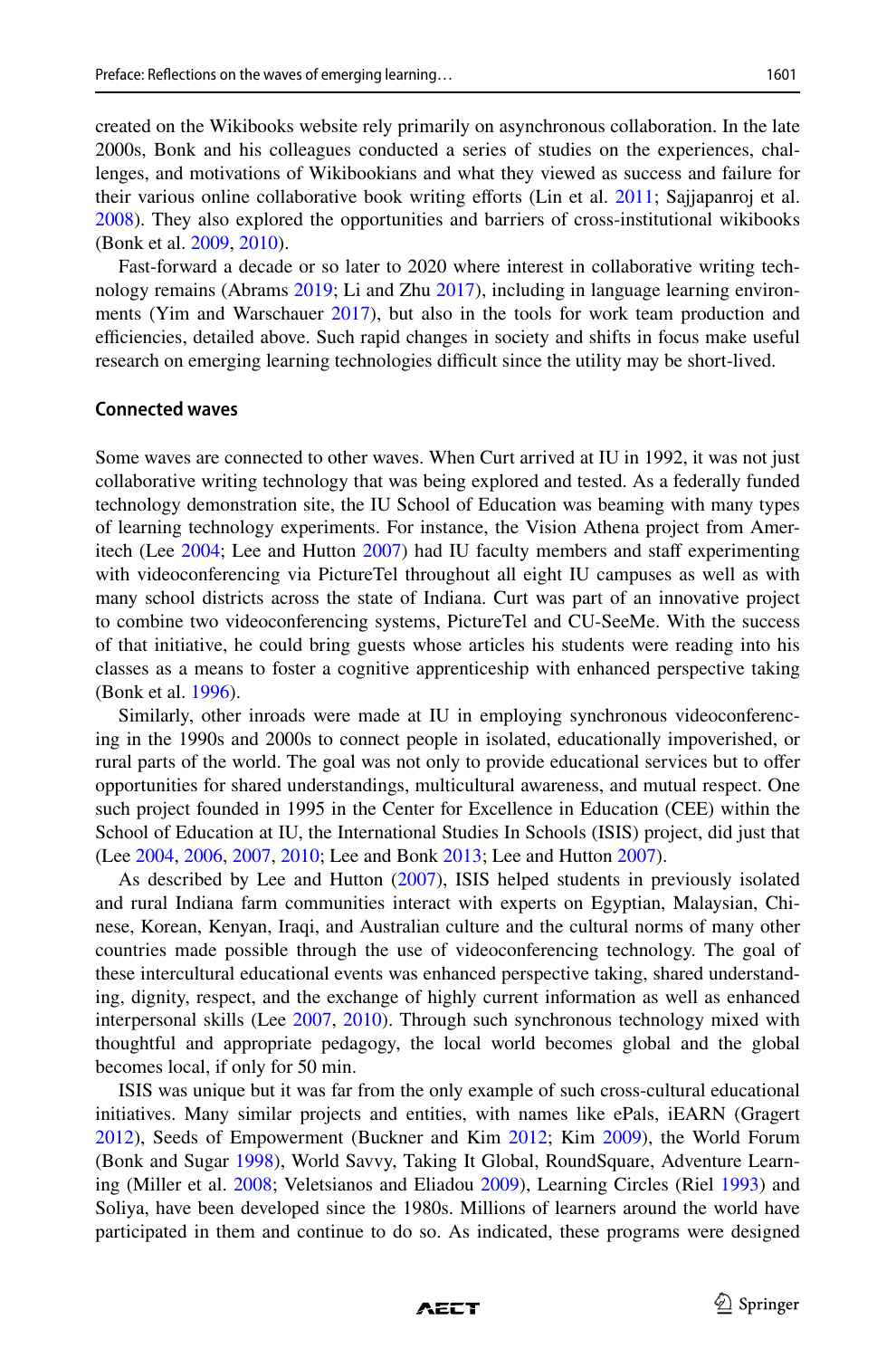to foster a range of skills and experiences including cross cultural collaboration and intercultural awareness. They also were intended to enhance or elevate empathy, world peace (Schrum [1991;](#page-16-13) Veletsianos and Eliadou [2009\)](#page-16-12), interpersonal understanding, mutual knowledge, social cognition (Selman [1980](#page-16-14)), and a wide range of other vital twenty-frst century skills (Maguth [2012\)](#page-15-12). Given current events taking place across the world in 2020, this is the type of learning technology initiative that could have immense positive consequences.

There is even more power to impact the world community with such technology since this is a connected wave. During the past decade, global collaboration and interaction technology has been increasingly used for online language learning (Bonk [2009a](#page-13-0); Xu [2019](#page-16-15)). For example, programs like VIPKid are focused on Chinese youth learning English with the synchronous videoconferencing support of North American teachers (McCorvey [2018;](#page-15-13) Zhang [2019](#page-16-16)). Of course, VIPKid and all other such global programs mentioned above require some instructor training for success. Accordingly, there have been an array of research initiatives and projects devoted to preparing teachers for a global education age flled with cross-cultural collaboration in fully online and blended classes (Hardman [2019;](#page-14-10) Kumi-Yeboah [2018](#page-14-11); Longview [2008](#page-15-14); Merryfeld [2007,](#page-15-15) [2008](#page-15-16); Merryfeld and Kasai [2009;](#page-15-17) Oliver et al. [2019\)](#page-15-18).

What is clear is that we have entered a new age of education; one that no longer takes place with the kids down the block or even those in one's own city or local region. In addition, one's teachers can come from any corner of the planet at any moment of the day. These opportunities for global interaction and sharing will only increase in the coming decades. Not surprisingly, the ability to collaborate with others electronically around the globe has brought an unparalleled amount of pedagogical possibilities and excitement to the educational world along with a whole host of unanswered research questions and technological problems (Bonk and King [1998\)](#page-13-9).

And the waves keep coming. Today, when much of the world is dealing with a global pandemic, an assortment of popular tools for real-time connections like Zoom (Flaherty [2020;](#page-14-12) Hogan and Sathy [2020;](#page-14-13) Snider [2020\)](#page-16-17), Adobe Connect, Cisco WebEx, BlueJeans, Skype, Google Hangouts, and Facebook Messenger Rooms (Guynn [2020](#page-14-14); Hughes [2020](#page-14-15)) have brought renewed attention to the instructional capabilities of synchronous technology. Such synchronous forms of communication and interaction ofer unique opportunities for contacting special guests and experts (Janning [2019;](#page-14-16) Kumi-Yeboah [2018\)](#page-14-11); especially as K-12 schools and higher education institutions struggle with this new era of online instruction brought about by COVID-19 (Kamenetz [2020](#page-14-17); Page [2020](#page-15-19)). Again, we see connected waves.

There seems to be a renewed interest in contacting experts as a means to potentially transform the conventional instructional situation by extending one's classroom to the greater world community (Hardman [2019;](#page-14-10) Kumi-Yeboah [2018;](#page-14-11) Lee and Bonk [2013](#page-15-9)). As Lee and Bonk ([2013,](#page-15-9) p. 133) point out, "There has never been a time in the history of formal education when a classroom space could so swiftly be altered or transformed by online expertise." Small wonder that research and experimentation pertaining to synchronous conferencing has fourished during the past quarter century (Martin et al. [2017](#page-15-20)).

#### **Repeated waves**

Some waves are repeated. As Web-based instruction met with some resistance in the late 1990s and early 2000s, the term blended learning surfaced and soon became widely used (Bonk and Graham [2006](#page-13-16); Bonk et al. [2002](#page-13-17)). This term reemerged a decade later as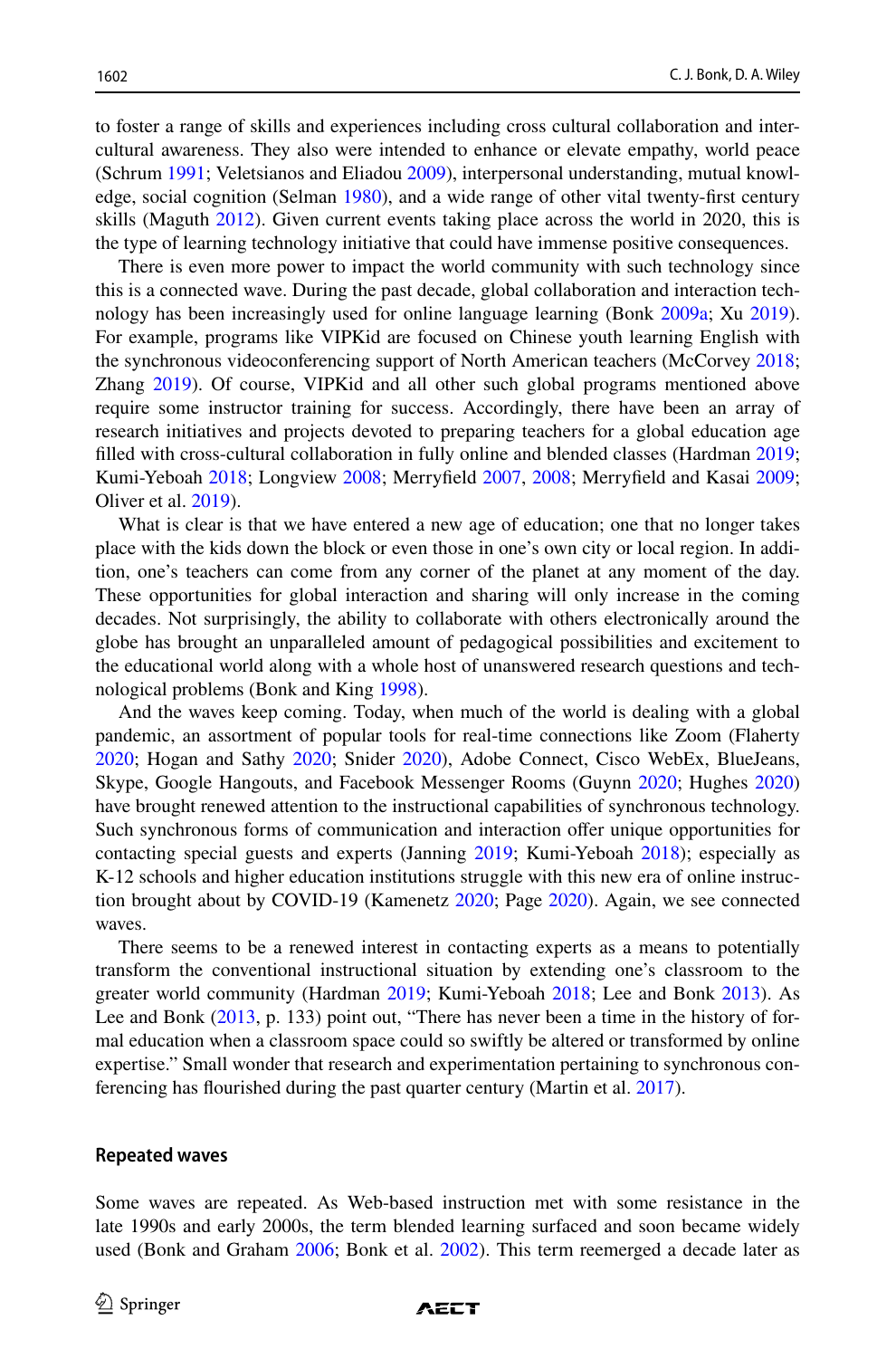educators became both familiar and comfortable with it (Cleveland-Innes and Wilton [2018;](#page-13-18) Shen et al. [2013](#page-16-18)). Today, blended learning is one of the most researched areas of the feld of instructional design and educational technology.

This wave is a repeater. In fact, ideas and activities regarding blended learning are front and center yet again today with the emergence of COVID-19 (COL [2020;](#page-13-19) Hodges et al. [2020\)](#page-14-18). Yet, despite more than 2 decades of blended learning use, educators are still unclear about what the term actually means. In a recent *EDUCAUSE Review* article, Dziuban et al. ([2020\)](#page-13-20) ask whether blended learning is best defned as a treatment efect that can potentially lead the way to prescriptive instructional practices. They also suggest that it might be a broad description for an evolving local practice. In the end, they acknowledge that for many educators blended learning is best suited as a fexible and responsive term that can accommodate a wide range of educational practices (Dziuban et al. [2020\)](#page-13-20).

Another repeating wave relates to open content in education. This wave goes by many names, including open content (Wiley [1998](#page-16-19)), open courseware (MIT [2001\)](#page-15-21), open educational resources (UNESCO [2002](#page-16-20)), and open textbooks (e.g., Benkler [2005](#page-12-3)). In all these manifestations, learning materials are made available to the public under an open copyright license that provides everyone with permission to copy, edit, and share the learning materials freely and legally (Wiley [2015](#page-16-21); Wiley and Hilton [2009](#page-16-2)). For those seeking additional information on this particular wave, Hilton  $(2016)$  $(2016)$  provided the first systematic review of the research on open educational resources and Clinton and Khan [\(2019](#page-13-2)) published the frst meta-analysis pertaining to this topic.

#### **The emergence of this special issue**

Suffice to say, we have seen countless educational technologies over the past 3–4 decades. This special issue of *Educational Technology Research and Development* (ETR&D) on "Systematic Reviews of Research on Learning Environments and Technologies" documents the extraordinary amount of relevant research that has been conducted in this area recently. There is no grand masterplan when it comes to technologies for learning. The waves keep coming. Repeatedly! Clearly, there will be no moratorium placed on new ones.

With these incessant waves, aspects of human learning are changing; learning is becoming more open, online, blended, massive, immersive, mobile, gamifed, video-based, collaborative, social, fipped, and personal, to name a few (Bonk [2016\)](#page-13-21). It is as though the gigantic advances in communication and transportation devices seen in the last century are being matched in this century by myriad developments in learning technologies. Stated another way, this is quickly becoming the "Learning Century" and the thoughtful use of emerging technology to learn can help humankind fnd success within it. However, as we explain below, myriad challenges and issues remain.

Given all this momentum, it was deemed vital to create a space to discuss the research on emerging learning technology. Accordingly, a Presidential session at the Association for Educational Communications and Technology (AECT) conference on October 24, 2018 was created titled, "*Systematic Reviews of the Research on Emerging Online Technologies: What's Been Done; What's To Come*" (AECT [2018\)](#page-12-7). It was in that session where many of the contributors to this special issue presented earlier versions of their research, including the two of us.

The event offered opportunities to lay out the spectrum of research on learning technologies. Participants shared their research directions and insightful overviews of the research literature in one of the four following areas: (1) social media, (2) open educational resources, (3)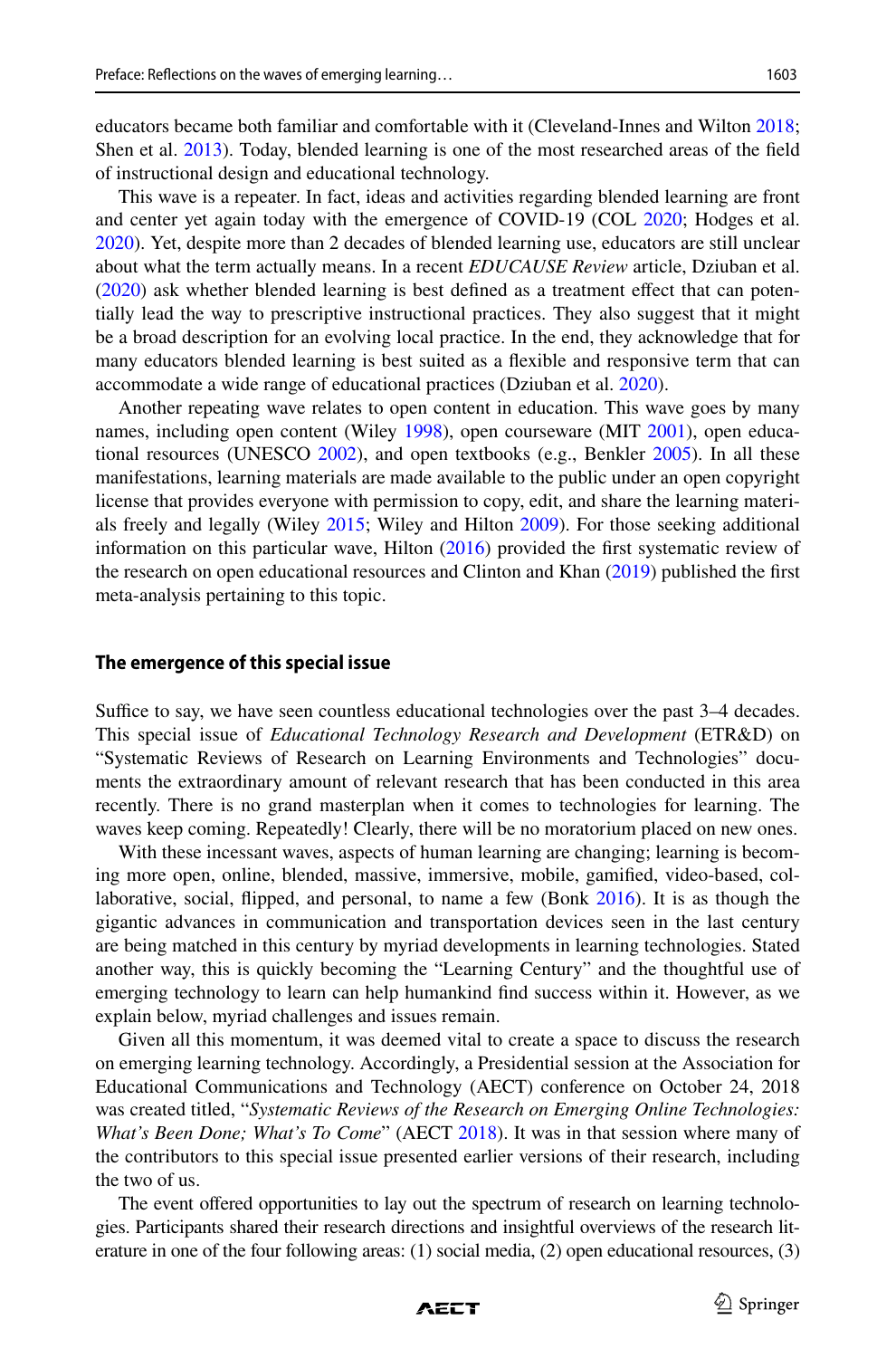massive open online course (MOOCs), or (4) synchronous learning. These teams of researchers detailed some of the major fndings emanating from their research in these four strands and some of the common research methods undertaken to date. The participants also pointed to untapped areas of research in these areas that await further exploration.

Based on the success of that Presidential session, Florence Martin, Vanessa Dennen, and Curt Bonk were invited to edit this special issue of ETR&D. A call for proposals went out and 48 proposals were received. Of these, 13 made it into this issue.

With the plethora of online learning technologies emerging during the past 2 decades, there has been a persistent and mounting need for scholars—both young and those more seasoned to better understand what research has been conducted, what it says, and what research gaps remain. Suddenly, there has been a tidal wave of systematic reviews of diferent online learning technologies published during the past couple of years. Regrettably, as stated earlier, many of those reports address learning technologies as "things" without the context of specifc problems that they can help solve.

Simply put, the afair with new technology pervades society. As H. R. McMaster aptly put it, "We're so enamored of technological advancements that we fail to think about how to best apply those technologies to what we're trying to achieve" (Erdmann [2013\)](#page-14-19). Today, in this era of COVID-19, now is the exact time to begin focusing on problems that technology might address rather than studying technology for technology's sake. However, such solutions should not be just for "emergency remote teaching" in dire times (Hodges et al. [2020\)](#page-14-18).

Writing in their daily blog column for Inside Higher Ed, Maloney and Kim [\(2020\)](#page-15-22) recently argued, now is the time to look ahead a few decades and ponder, "Where might we be in 2050?" Maloney and Kim see many upcoming changes in how we use technology to engage students in both curricular and co-curricular activities as we adopt learner-centered pedagogical approaches that de-emphasize instructional strategies for content delivery, and, in turn, promote experiential and community-based learning and overall learning innovation (Kim and Maloney [2020](#page-14-20)).

In part, the purpose of this particular journal issue is to bring together a group of innovative researchers who have completed systematic reviews of the research on emerging learning technology from diferent angles. As such, this special issue should have massive appeal to graduate students and those early in their post-graduate careers looking for research topics to explore during their graduate studies and beyond. It should simultaneously appeal to more senior researchers and scholars who are seeking to understand how these felds have evolved in terms of the research as well as where the open gaps in the research remain.

The articles in this issue, written by dozens of prominent leaders in the feld of instructional design and educational technology, provide insights on what the research to date says on social media, MOOCs, wearable technology, mobile language learning, mobile game-based learning, mobile literacy tools, technology for special education, adaptive learning, and other crucial topics. In addition, they detail some of the common research methods undertaken to date and ofer pointed guidance and suggestions on untapped areas or issues that await further exploration.

## **Audience and stakeholders**

As indicated, for the past few decades, scholars in the feld of instructional design and educational technology have been scrambling to keep up with the pace of technological advances and associated pedagogical change. For one, they have had to learn about each technology trend or invention well enough to answer questions from students curious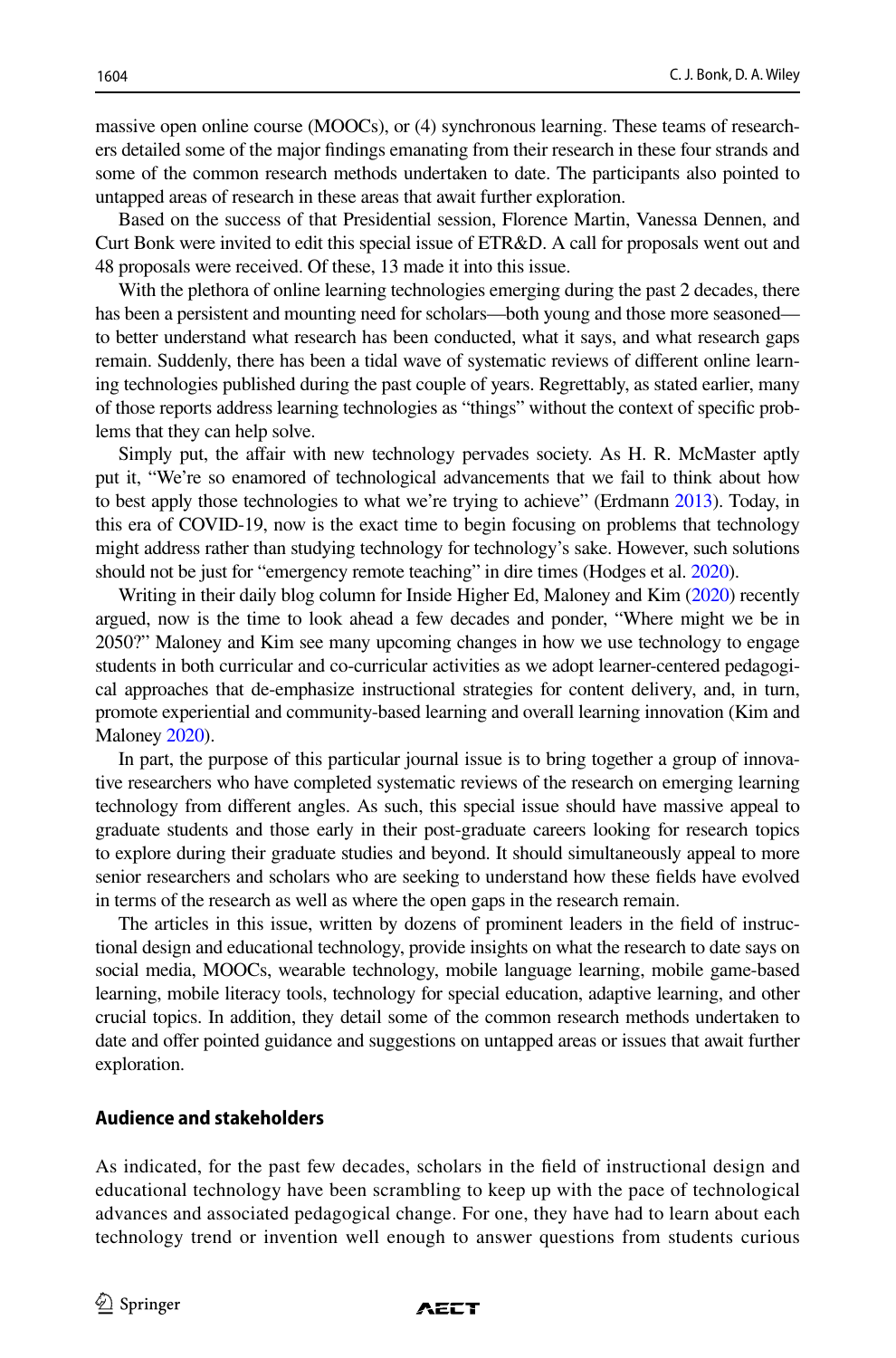about the current state of the research as well as the theoretical implications. At the same time, they would need to know the instructional possibilities and other practical implications when serving on strategic planning committees of diferent institutions and organizations. Third, technology trends foster media inquiries requiring the ability to condense the research down to a couple of pointed sound bites. Fourth, colleagues, friends, and family members might directly or indirectly encounter diferent technologies for learning—be it in the form of a popular virtual world or videogame—and inquire about the particular cognitive, behavioral, and social benefts and detriments of playing for extended periods. Alternatively, they might ask specifc questions about the virtual world or game itself. Fifth, to be an expert in one or more emerging technology trends, one needs to conduct research that pushes the feld ahead. Most importantly, such research should target important local or more global issues and problems.

All of these audiences and stakeholders have diferent interests and inquiries. But what is common among them is that they want answers. They desire anything and anyone that can help them make sense of recently emerging or popular educational technology innovations for their particular situation and perspective. But what are the problems to be addressed or solved? That is where meta-analyses and systematic reviews of the research can play an increasingly larger role in society. And special issues on such metaanalyses and reviews, like this one, are pivotal to the decision making of organizations and institutions across educational sectors.

They are not, however, intended to be a one-stop shop to fnd answers for everything in the feld. Given the acceleration of learning technologies since the dawn of this millennium, that would require global contributions and collaborations on a massive scale. This is just one journal issue with a fnite number of research topics thereby guaranteeing that it will be useful for a feeting moment in historical time. Nevertheless, it can fnd use in college classes on learning technologies, research methods, and trends and issues in the feld. It should also help policy makers with their technical reports, briefs, and proposals intended to provide targeted funding and support.

Finally, these meta-analyses and systematic reviews of the research can serve as starter fuel for those currently conducting research in any of the areas addressed in this issue as well as those who do so in the coming decade. For scholars who arise in this latter camp, we urge you to frst clarify and appropriately detail and defne the problem or issue that you are attempting to solve. Refect on who might beneft from the technology and how. Think about the learning environments that such technologies work in. Just who are the stakeholders that potentially will beneft from this research? What are the means by which learners most efectively learn? How does engagement, collaboration, interaction, and feedback occur in this system? And how does all this come together to solve an important problem? In other words, do not just focus on a type of technology without addressing the broader context.

As Geof Mulgan from University College London observed, "The emphasis is too often on shiny hardware rather than how it is used…A tablet replacing an exercise book is not innovation, it's just a diferent way to make notes" (Burns [2012\)](#page-13-22). At the same time, Mulgan points to the potential for digital technology to rethink and reorganize how learning takes place both inside and outside of school structures, including powerful global peer collaboration possibilities. However, as he astutely argues, such transformations too often take a backseat to standardized exam systems, preset curricula, and educational norms. Ironically, in the closing piece of this special journal issue, *Reeves and Lin* start with a quote from Mulgan offering a similar tone and challenge.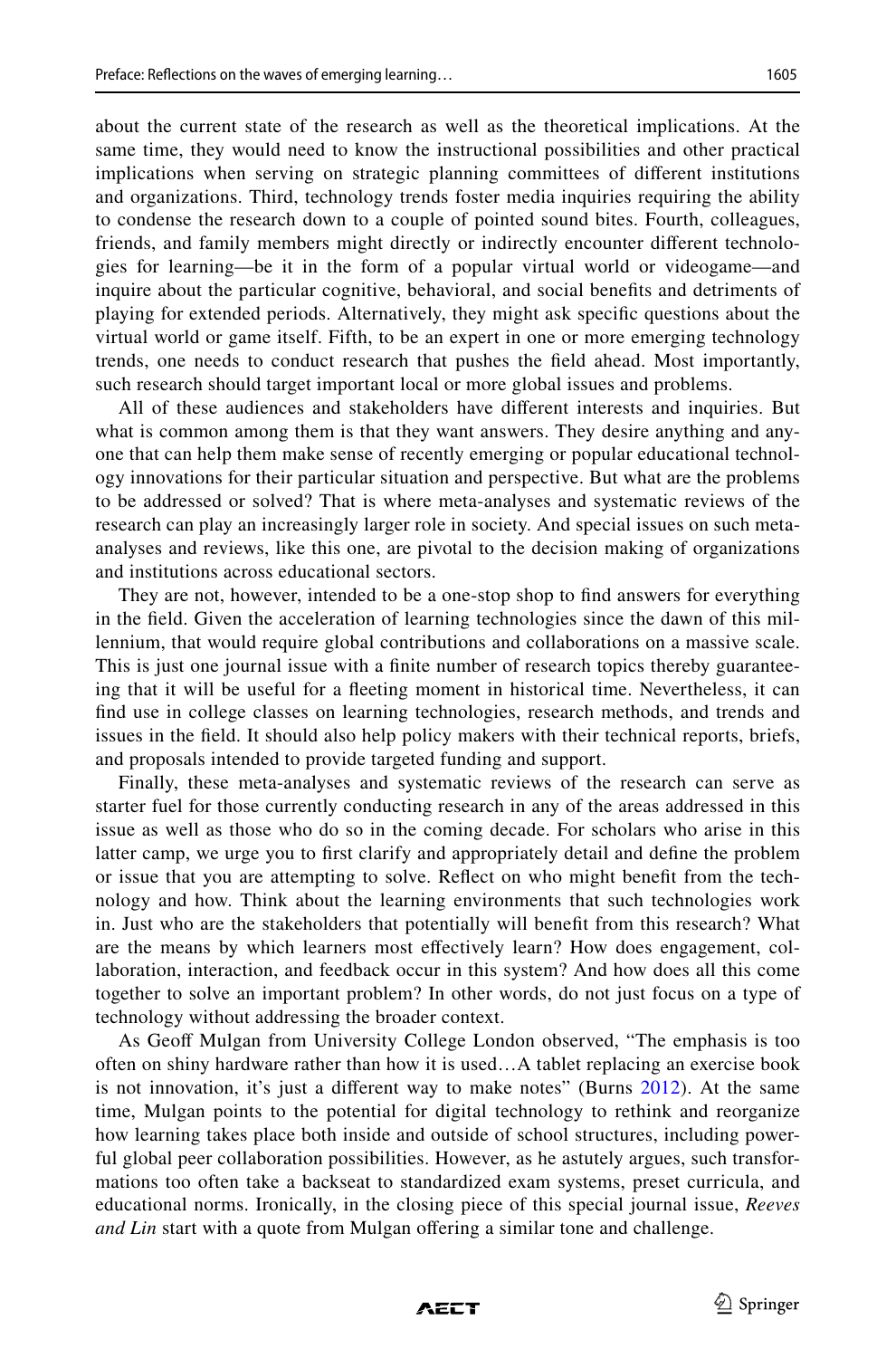Again, during this pandemic and far beyond, we should be rethinking educational structures and norms and the role of various learning technologies within them (Dede [2020;](#page-13-23) Maloney and Kim [2020](#page-15-23); Mishra 2020). We urge researchers to not simply look at the systematic review averages and totals, but to ponder the educational implications that stem from all the stacks of research papers that they spent months reading and analyzing. And, as we highlighted at the start, take time to refect on the fact that there are innumerable interesting people, important stories, and unique contexts that underly each of those studies that never found their way into the printed report. Without such refections, why bother at all?

#### **In closing this opening: The standing wave**

We recommend those reading this special journal issue keep some of the stories and experiences detailed in this preface in mind. You may be part of an extended, connected, or repeated technology wave and not yet realize it. As indicated, it is perhaps impossible to expect a single special journal issue to adequately cover the range of instructional design and educational technology research issues, trends, and topics salient at this moment in time, let alone attempt to address the myriad new ones which will emerge during the coming months, years, and decades ahead.

Instead, the pieces in this issue give a snapshot of the research data on select technology advancements and how they are currently impacting education across sectors and age groups. Without a doubt, there will be edited volumes like this one that appear in the future which will report on vastly diferent technology trends, opportunities, and points of interest. Experimentations that are taking place in the current era of COVID-19 will only accelerate the explosion of technological and pedagogical innovations and models of education.

When you turn the pages, you will quickly see that each article is quite informative. You will also notice that a wide range of emerging learning technology trends, concerns, and opportunities are outlined and summarized in the various articles. Naturally, we recommend you start with the introduction to this issue from Martin et al.  $(2020)$  $(2020)$ . It will be a means for you to grasp signifcant points, issues, challenges, and gaps in the research before diving in further. Careful reading should provide you with a fresh set of research questions and possible initiatives to personally pursue or suggest to those that you are mentoring and advising. Clearly, as shown by the momentous research refected in the articles in this special issue, there are many insightful suggestions for future research and exploration.

Perhaps the most frustrating thing about the feld of learning technologies is the way it obsesses over technologies while devaluing or even ignoring problems faced by learners around the world. For decades, learning technologies like those discussed in this special volume have been elevated to objects of study in and of themselves. All too frequently, those working in our feld respond to questions about their research agenda with answers like "I study iPads," "I study augmented reality," or "I study open educational resources." We question whether this fetishization of learning technologies will help us make sustained, meaningful improvements to the world in the future. As long as we are focused on the tools themselves, the ongoing march of learning technologies will resemble an endless series of waves eternally breaking on the shore only to draw out and come crashing in again without making a visible diference in the surrounding landscape.

We encourage learning technologists to follow the old advice, 'fall in love with the problem, not the solution.' The world is full of so very many problems that desperately need solving—racism, poverty, crime, climate change, war, Internet access, educating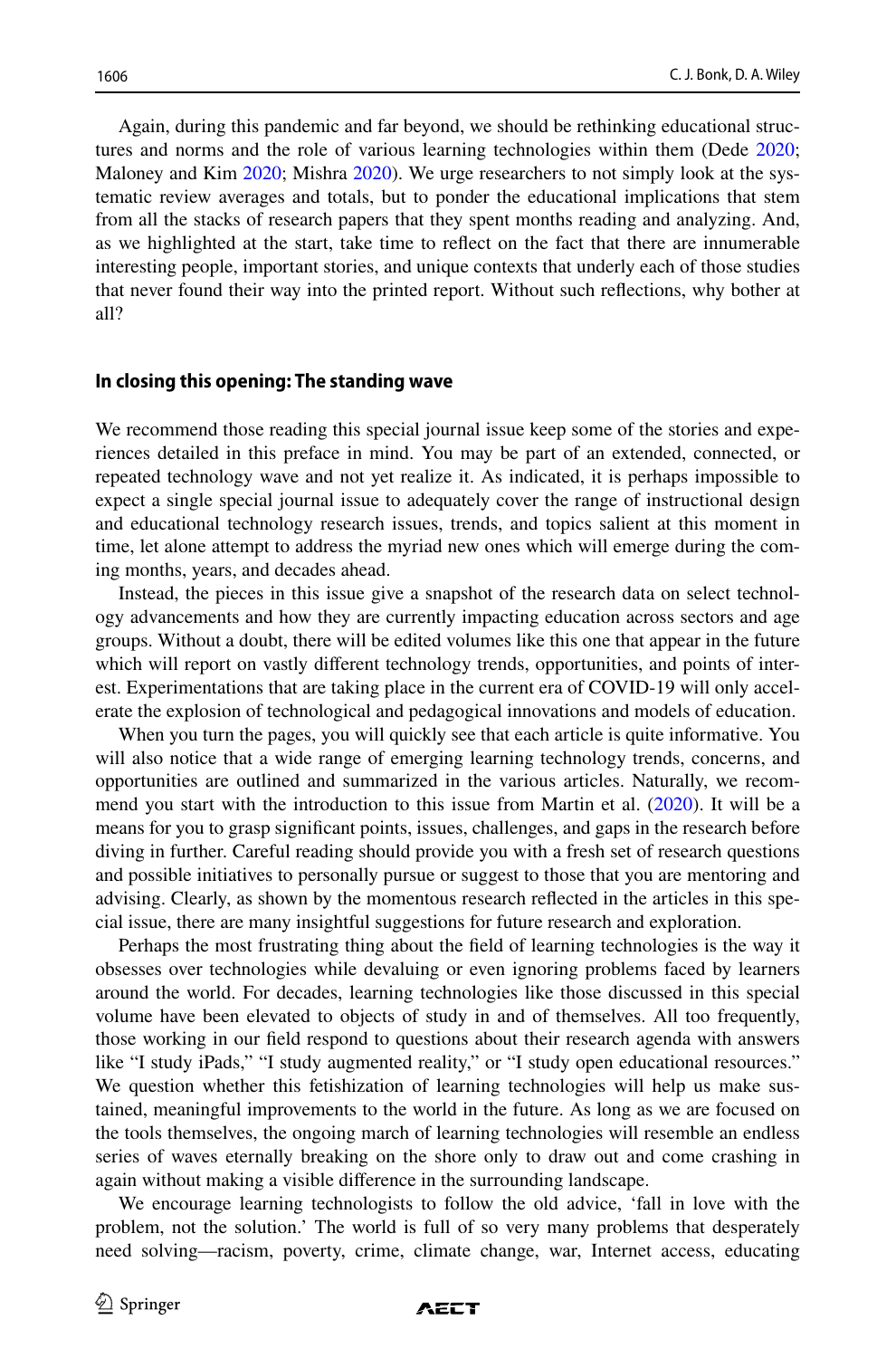refugees… the list goes on and on and range from the local to the global. At the very least, we encourage the reader to consider adding a problem to their answer to the question above. For example, "I study how to help young women maintain their interest in science and math into their high school years. iPads show real promise for mitigating this problem." Or "I study how to make higher education more efective and afordable to students who are most at-risk. Open educational resources have an important role to play in making that happen."

Fall in love with a problem—let it be your "standing wave." Then as the inevitable extended, connected, and repeated waves of learning technologies roll past over the years, you will have a steady foundation from which to evaluate and use them instrumentally to make the world a better place.

**Funding** Funding information is not applicable/no funding was received.

# **Compliance with ethical standards**

**Confict of interest** The authors declare that they have no confict of interest.

# **Articles Referenced in this Special Issue**

- <span id="page-12-8"></span>Martin, F., Dennen, V. P., & Bonk, C. J. (2020). A synthesis of systematic review research on emerging learning environments and technologies. *Educational Technology Research and Development*
- <span id="page-12-4"></span>Reeves, T., & Lin, L. (2020). The research we have is not the research we need. *Educational Technology Research and Development*.
- <span id="page-12-2"></span>Zhu, M., Sari, A. R., & Lee, M. M. (2020). A comprehensive systematic review of MOOC research: Research techniques, topics, and trends from 2009 to 2019. *Educational Technology Research and Development*.

## **References**

- <span id="page-12-6"></span>Abrams, Z. (2019). Collaborative writing and text quality in Google Docs. *Language Learning & Technology*, *23*(2), 22–42. Retrieved from [https://scholarspace.manoa.hawaii.edu/bitstream/10125/44681](https://scholarspace.manoa.hawaii.edu/bitstream/10125/44681/1/23_02_10125-44681.pdf) [/1/23\\_02\\_10125-44681.pdf](https://scholarspace.manoa.hawaii.edu/bitstream/10125/44681/1/23_02_10125-44681.pdf) and<https://www.lltjournal.org/item/3105.>
- <span id="page-12-7"></span>AECT. (2018). *Systematic reviews of the research on emerging online technologies: What's been done; what's to come*. Panel presentation at Presidential session of the 2018 Association for Educational Communications and Technology (AECT) Annual Meeting, Kansas City, MO. Retrieved from [https://](https://vimeo.com/album/5564293/video/301650597) [vimeo.com/album/5564293/video/301650597](https://vimeo.com/album/5564293/video/301650597) or <https://youtu.be/-aH7XHdpDFg.>
- <span id="page-12-1"></span>Baraniuk, R. G. (2008). Challenges and opportunities for the open education movement: A Connexions case study. In T. Iiyoshi & M. S. V. Kumar (Eds.), *Opening up education: The collective advancement of education through open technology, open content and open knowledge* (pp. 229–246). Cambridge: MIT Press.

<span id="page-12-3"></span>Benkler, Y. (2005). *Common wisdom: Peer production of educational materials*. Logan, UT: COSL Press.

- <span id="page-12-5"></span>Bonk, C. J. (1998). Preface. In C. J. Bonk & K. S. King (Eds.), *Electronic collaborators: Learner-centered technologies for literacy, apprenticeship, and discourse (xxi-xxiv)*. Mahwah, NJ: Erlbaum.
- <span id="page-12-0"></span>Bonk, C. J. (1999). *Interactive tools for learning and collaboration*. Retrieved from [https://curtbonk.com/](http://curtbonk.com/P600-R685-1999.htm.) [P600-R685-1999.htm.](http://curtbonk.com/P600-R685-1999.htm.)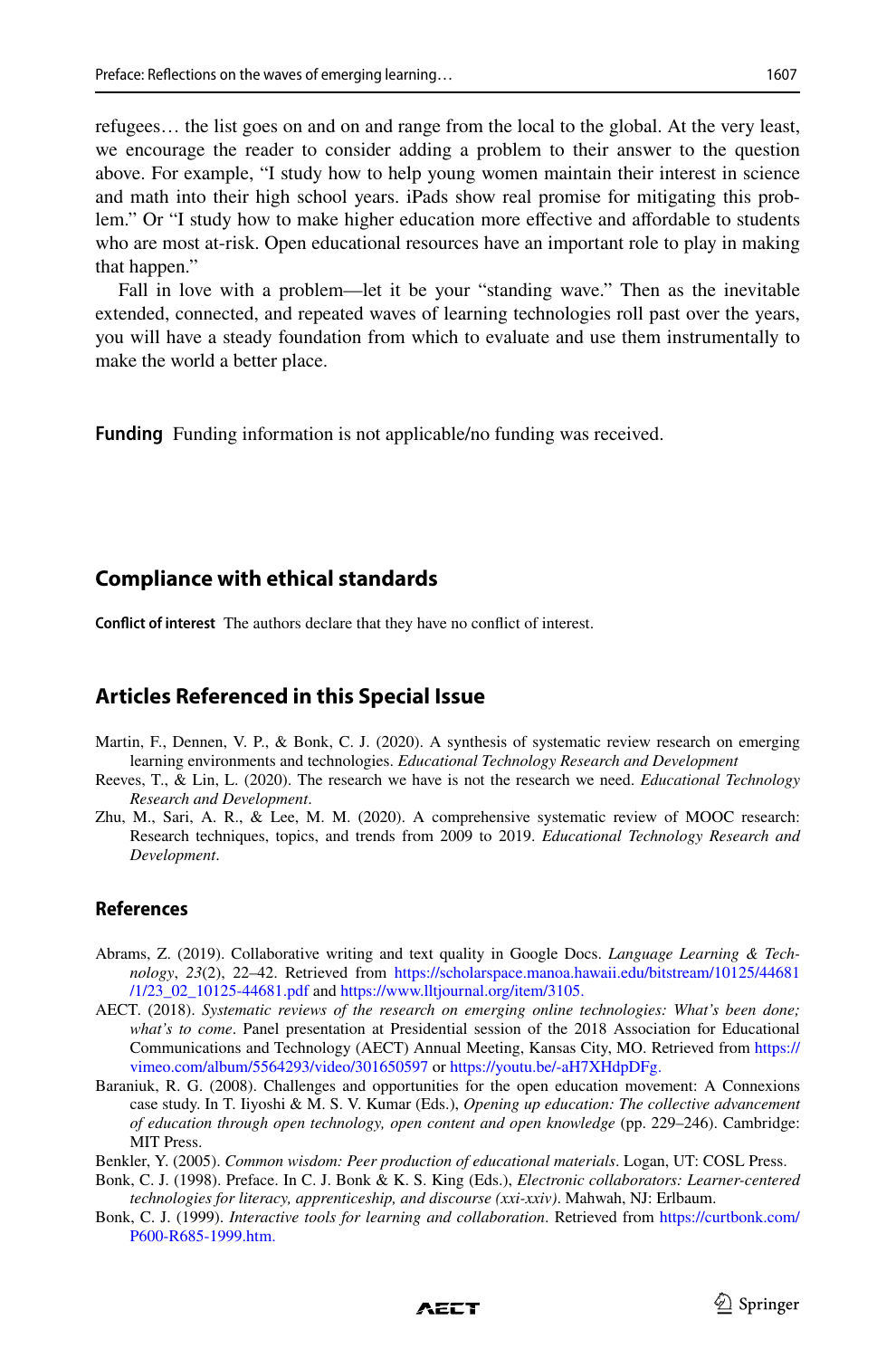- <span id="page-13-0"></span>Bonk, C. J. (2009a). *The world is open: How Web technology is revolutionizing education*. San Francisco: Jossey-Bass.
- <span id="page-13-1"></span>Bonk, C. J. (2009b). The world is open for a reason: Make that 30 reasons! *eLearn Magazine*. Retrieved [https://www.publicationshare.com/The\\_World\\_is\\_OPen\\_for\\_a\\_Reason--Make\\_that\\_30\\_Reaso](http://www.publicationshare.com/The_World_is_OPen_for_a_Reason--Make_that_30_Reason--E-Learn_Mag.pdf.) [n--E-Learn\\_Mag.pdf.](http://www.publicationshare.com/The_World_is_OPen_for_a_Reason--Make_that_30_Reason--E-Learn_Mag.pdf.)
- <span id="page-13-21"></span>Bonk, C. J. (2016). What is the state of e-learning?: Refections on 30 ways learning is changing**.** *Journal of Open, Flexible and Distance Learning*, *20*(2), 6–20. Retrieved from [https://jofdl.nz/index.php/JOFDL](http://jofdl.nz/index.php/JOFDL/article/viewFile/300/205.) [/article/viewFile/300/205.](http://jofdl.nz/index.php/JOFDL/article/viewFile/300/205.)
- <span id="page-13-4"></span>Bonk, C. J. (2020). *Emerging learning technologies syllabus*. Retrieved from [https://curtbonk.com/Sylla](http://curtbonk.com/Syllabus_R678_Spring_of_2020.htm.) bus R678 Spring of 2020.htm.
- <span id="page-13-13"></span>Bonk, C. J., Appelman, R., & Hay, K. E. (1996). Electronic conferencing tools for student apprenticeship and perspective taking. *Educational Technology, 36*(5), 8–18.
- <span id="page-13-16"></span>Bonk, C. J., & Graham, C. R. (Eds.). (2006). *Handbook of blended learning: Global perspectives, local designs*. San Francisco: Pfeifer Publishing.
- <span id="page-13-9"></span>Bonk, C. J., & King, K. S. (Eds.). (1998). *Electronic collaborators: Learner-centered technologies for literacy, apprenticeship, and discourse*. Mahwah, NJ: Erlbaum.
- <span id="page-13-11"></span>Bonk, C. J., Lee, M. M., Kim, N., & Lin, M.-F. (2009). The tensions of transformation in three crossinstitutional wikibook projects. *The Internet and Higher Education, 12*(3–4), 126–135. [https://doi.](https://doi.org/10.1016/j.iheduc.2009.04.002) [org/10.1016/j.iheduc.2009.04.002](https://doi.org/10.1016/j.iheduc.2009.04.002).
- <span id="page-13-12"></span>Bonk, C. J., Lee, M. M., Kim, N., & Lin, M.-F. (2010). Wikibook transformations and disruptions: Looking back twenty years to today. In H. H. Yang & S. C.-Y. Yuen (Eds.), *Collective intelligence and e-learning 2.0: Implications of Web-based communities and networking* (pp. 127–146). Hershey: Information Science Reference.
- <span id="page-13-5"></span>Bonk, C. J., Lee, M. M., Reeves, T. C., & Reynolds, T. H. (Eds.). (2015). *MOOCs and open education around the world*. New York: Routledge.
- <span id="page-13-8"></span>Bonk, C. J., Medury, P. V., & Reynolds, T. H. (1994). Cooperative hypermedia: The marriage of collaborative writing and mediated environments. *Computers in the Schools, 10*(1/2), 79–124.
- <span id="page-13-17"></span>Bonk, C. J., Olson, T., Wisher, R. A., & Orvis, K. L. (2002). *Refections on blended learning: The Armor Captains Career Course*. (Research Note #2002-13). Alexandria, VA: U.S. Army Research Institute for the Behavioral and Social Sciences.
- <span id="page-13-15"></span>Bonk, C. J., & Sugar, W. A. (1998). Student role play in the World Forum: Analyses of an Arctic learning apprenticeship. *Interactive Learning Environments, 6*(1–2), 1–29.
- <span id="page-13-14"></span>Buckner, E., & Kim, P. (2012). Mobile innovations, executive functions, and educational development in confict zones: A case study from Palestine. *Educational Technology Research & Development, 60*(1), 175–192.
- <span id="page-13-22"></span>Burns, J. (2012). Costly hi-tech kit lies unused in schools, says study. *BBC News*. Retrieved from [https://](https://www.bbc.com/news/education-20348322.) [www.bbc.com/news/education-20348322.](https://www.bbc.com/news/education-20348322.)
- <span id="page-13-10"></span>Carter, R. (2019). Microsoft Team vs. Google Hangouts. *UC Today*. Retrieved from [https://www.uctod](https://www.uctoday.com/collaboration/microsoft-teams-vs-google-hangouts/.) [ay.com/collaboration/microsoft-teams-vs-google-hangouts/.](https://www.uctoday.com/collaboration/microsoft-teams-vs-google-hangouts/.)
- <span id="page-13-18"></span>Cleveland-Innes, M., & Wilton, D. (2018). *Guide to blended learning*. Burnaby: Commonwealth of Learning. Retrieved from [https://oasis.col.org/handle/11599/3095.](http://oasis.col.org/handle/11599/3095.)
- <span id="page-13-2"></span>Clinton, V., & Khan, S. (2019). Efficacy of open textbook adoption on learning performance and course withdrawal rates: A meta-analysis. *AERA Open, 5*(3), 1–20. [https://doi.org/10.1177/233285841987221](https://doi.org/10.1177/2332858419872212) [2.](https://doi.org/10.1177/2332858419872212)
- <span id="page-13-19"></span>COL. (2020). *Guidelines on distance education during COVID-19*. Burnaby: Commonwealth of Learning.
- <span id="page-13-3"></span>Conole, G., & Brown, M. (2018). Refecting on the impact of the open education movement. *Journal of Learning for Development*, *5*(3), 187–203. Retrieved from [https://jl4d.org/index.php/ejl4d/article/](https://jl4d.org/index.php/ejl4d/article/view/314/346.) [view/314/346.](https://jl4d.org/index.php/ejl4d/article/view/314/346.)
- <span id="page-13-6"></span>de Freitas, S. I., Morgan, J., & Gibson, D. (2015). Will MOOCs transform learning and teaching in higher education? Engagement and course retention in online learning provision. *British Journal of Educational Technology, 46*(3), 455–471. [https://doi.org/10.1111/bjet.12268.](https://doi.org/10.1111/bjet.12268)
- <span id="page-13-23"></span>Dede, C. (2020). Necessity is the father of transformation. *Silver Lining for Learning*. Retrieved from [https](https://silverliningforlearning.org/necessity-is-the-father-of-transformation/.) [://silverliningforlearning.org/necessity-is-the-father-of-transformation/.](https://silverliningforlearning.org/necessity-is-the-father-of-transformation/.)
- <span id="page-13-7"></span>Downes, S. (2008). Places to go: Connectivism & connective knowledge. *Innovate. Journal of Online Education, 5*(1), 1–6. Retrieved from [https://nsuworks.nova.edu/cgi/viewcontent.cgi?article=1037&conte](http://nsuworks.nova.edu/cgi/viewcontent.cgi?article=1037&context=innovate.) [xt=innovate.](http://nsuworks.nova.edu/cgi/viewcontent.cgi?article=1037&context=innovate.)
- <span id="page-13-20"></span>Dziuban, C., Shea, P., & Moskal P. (2020). A question of blended learning: Treatment effect or boundary object? *EDUCAUSE Review*. Retrieved from [https://er.educause.edu/articles/2020/4/a-question-of](https://er.educause.edu/articles/2020/4/a-question-of-blended-learning-treatment-effect-or-boundary-object.)[blended-learning-treatment-efect-or-boundary-object.](https://er.educause.edu/articles/2020/4/a-question-of-blended-learning-treatment-effect-or-boundary-object.)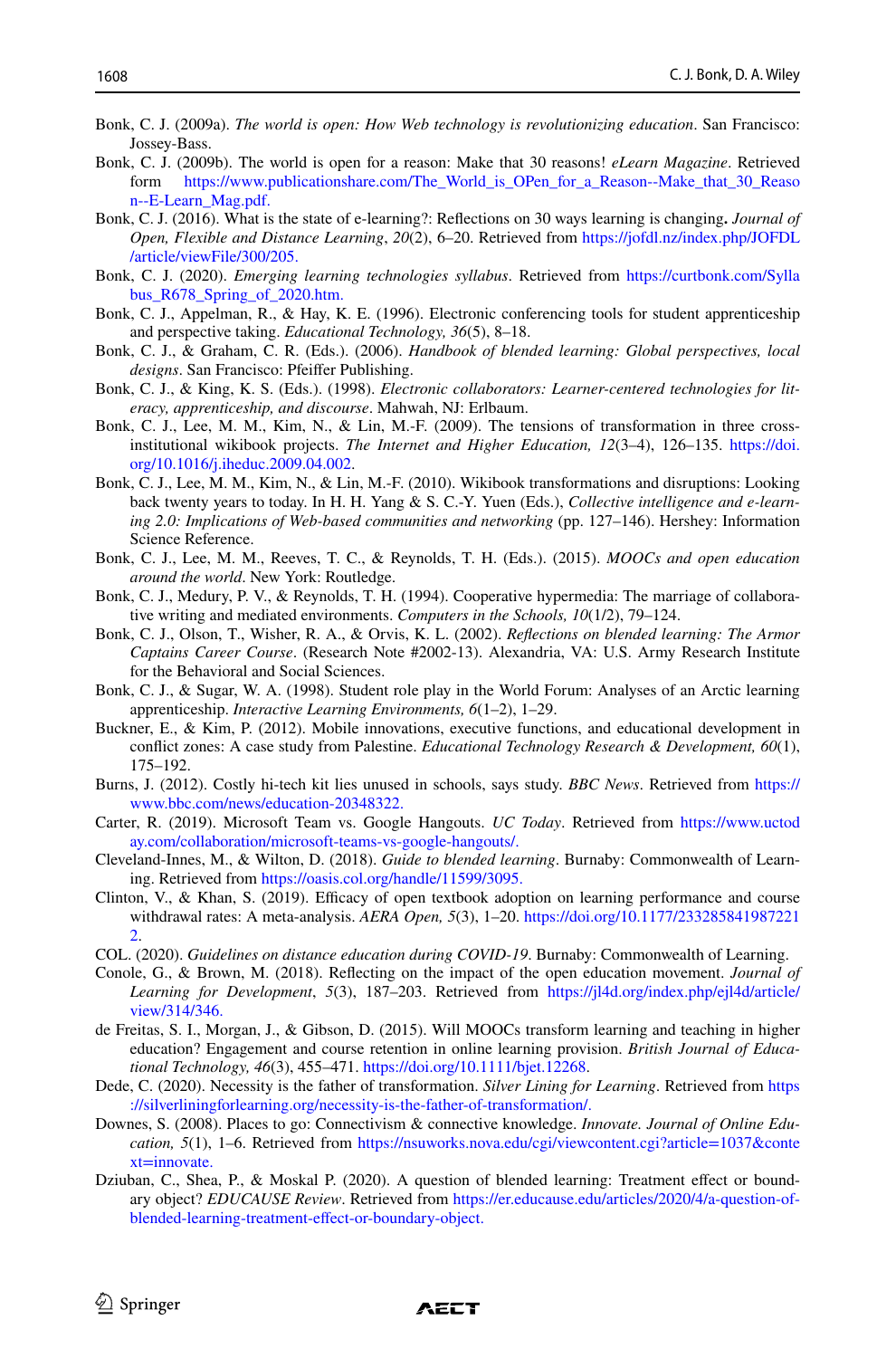- <span id="page-14-19"></span>Erdmann, A. (2013). *How militaries learn and adapt: An interview with Major General H. R. McMaster*. McKinsey & Company. Retrieved from [https://www.mckinsey.com/industries/public-sector/our](https://www.mckinsey.com/industries/public-sector/our-insights/how-militaries-learn-and-adapt#)[insights/how-militaries-learn-and-adapt#.](https://www.mckinsey.com/industries/public-sector/our-insights/how-militaries-learn-and-adapt#)
- <span id="page-14-0"></span>Fast Company. (2009). David Wiley. 100 most creative people in business in 2009. Fast Com-<br>pany. Retrieved from https://web.archive.org/web/20090523230252/http://www.fastcompan *pany*. Retrieved from [https://web.archive.org/web/20090523230252/http://www.fastcompan](https://web.archive.org/web/20090523230252/http://www.fastcompany.com/100/2009/david-wiley.) [y.com/100/2009/david-wiley.](https://web.archive.org/web/20090523230252/http://www.fastcompany.com/100/2009/david-wiley.)
- <span id="page-14-12"></span>Flaherty, C. (2020). Zoom boom. *Inside Higher Ed*. Retrieved from [https://www.insidehighered.com/](https://www.insidehighered.com/news/2020/04/29/synchronous-instruction-hot-right-now-it-sustainable.) [news/2020/04/29/synchronous-instruction-hot-right-now-it-sustainable.](https://www.insidehighered.com/news/2020/04/29/synchronous-instruction-hot-right-now-it-sustainable.)
- <span id="page-14-3"></span>Fournier, H., & Kop, R. (2015). MOOC learning experience design: Issues and challenges. *International Journal on E-Learning*, *14*(3), 289–304. Retrieved from<https://www.learntechlib.org/p/150661/.>
- <span id="page-14-8"></span>Gragert, E. (2012). The role of the teacher and technology innovations in professional development: Toward a scalable and sustained global education. In B. M. Maguth (Ed.), *New directions in social education research: The infuence of technology and globalization on the lives of students* (pp. 155– 175). Charlotte, NC: Information Age Publishing.
- <span id="page-14-5"></span>Gronseth, S. L., & Hutchins, H. M. (2020). Flexibility in formal workplace learning: Technology applications for engagement through the lens of Universal Design for Learning. *TechTrends, 64*(2), 211–218.
- <span id="page-14-14"></span>Guynn, J. (2020). Facebook's new 'Messenger Rooms' group video chats with up to 50 people drop bomb on Zoom amid coronavirus. *The USA Today*. Retrieved from [https://www.usatoday.com/story](https://www.usatoday.com/story/tech/2020/04/24/facebook-messenger-rooms-video-chat-zoom-facetime-google-hangouts-coronavirus/3012499001/.) [/tech/2020/04/24/facebook-messenger-rooms-video-chat-zoom-facetime-google-hangouts-coron](https://www.usatoday.com/story/tech/2020/04/24/facebook-messenger-rooms-video-chat-zoom-facetime-google-hangouts-coronavirus/3012499001/.) [avirus/3012499001/.](https://www.usatoday.com/story/tech/2020/04/24/facebook-messenger-rooms-video-chat-zoom-facetime-google-hangouts-coronavirus/3012499001/.)
- <span id="page-14-10"></span>Hardman, S. (2019). Four steps to create cross-cultural collaboration in online classes. *New Learning Times*. Retrieved from [https://newlearningtimes.com/cms/article/6119/four-steps-to-create-cross](https://newlearningtimes.com/cms/article/6119/four-steps-to-create-cross-cultural-collaboration.) [-cultural-collaboration.](https://newlearningtimes.com/cms/article/6119/four-steps-to-create-cross-cultural-collaboration.)
- <span id="page-14-2"></span>Hilton, J. (2016). Open educational resources and college textbook choices: A review of research on efficacy and perceptions. *Educational Technology Research and Development, 64*(4), 573–590. [https://](https://doi.org/10.1007/s11423-016-9434-9) [doi.org/10.1007/s11423-016-9434-9.](https://doi.org/10.1007/s11423-016-9434-9)
- <span id="page-14-18"></span>Hodges, C., Moore, S., Lockee, B., Trust, T., & Bond, A. (2020). The diference between emergency remote teaching and online learning. *EDUCAUSE Review*. Retrieved from [https://er.educause.edu/](https://er.educause.edu/articles/2020/3/the-difference-between-emergency-remote-teaching-and-online-learning.) [articles/2020/3/the-diference-between-emergency-remote-teaching-and-online-learning.](https://er.educause.edu/articles/2020/3/the-difference-between-emergency-remote-teaching-and-online-learning.)
- <span id="page-14-13"></span>Hogan, K. A., & Sathy, V. (2020). 8 ways to be more inclusive in your Zoom teaching. *The Chronicle of Higher Education*. Retrieved from [https://www.chronicle.com/article/8-Ways-to-Be-More-Inclu](https://www.chronicle.com/article/8-Ways-to-Be-More-Inclusive-in/248460.) [sive-in/248460.](https://www.chronicle.com/article/8-Ways-to-Be-More-Inclusive-in/248460.)
- <span id="page-14-15"></span>Hughes, O. (2020). Zoom vs Microsoft Teams, Google Meet, Cisco WebEx and Skype: Choosing the right video-conferencing apps for you. *TechRepublic*. Retrieved from [https://www.techrepubl](https://www.techrepublic.com/article/zoom-vs-microsoft-teams-google-meet-cisco-webex-and-skype-choosing-the-right-video-conferencing-apps-for-you/.) [ic.com/article/zoom-vs-microsoft-teams-google-meet-cisco-webex-and-skype-choosing-the-right](https://www.techrepublic.com/article/zoom-vs-microsoft-teams-google-meet-cisco-webex-and-skype-choosing-the-right-video-conferencing-apps-for-you/.) [-video-conferencing-apps-for-you/.](https://www.techrepublic.com/article/zoom-vs-microsoft-teams-google-meet-cisco-webex-and-skype-choosing-the-right-video-conferencing-apps-for-you/.)
- <span id="page-14-16"></span>Janning, M. (2019). My year of virtual classroom visitors. *Inside Higher Ed*. Retrieved from [https://](https://www.insidehighered.com/digital-learning/views/2019/06/19/what-i-learned-opening-my-classroom-digital-visitors-opinion.) [www.insidehighered.com/digital-learning/views/2019/06/19/what-i-learned-opening-my-class](https://www.insidehighered.com/digital-learning/views/2019/06/19/what-i-learned-opening-my-classroom-digital-visitors-opinion.) [room-digital-visitors-opinion.](https://www.insidehighered.com/digital-learning/views/2019/06/19/what-i-learned-opening-my-classroom-digital-visitors-opinion.)
- <span id="page-14-17"></span>Kamenetz, A. (2020). Survey shows big remote learning gaps for low-income and special needs children. *NPR*. Retrieved from [https://www.npr.org/sections/coronavirus-live-updates/2020/05/27/86270](https://www.npr.org/sections/coronavirus-live-updates/2020/05/27/862705225/survey-shows-big-remote-learning-gaps-for-low-income-and-special-needs-children.) [5225/survey-shows-big-remote-learning-gaps-for-low-income-and-special-needs-children.](https://www.npr.org/sections/coronavirus-live-updates/2020/05/27/862705225/survey-shows-big-remote-learning-gaps-for-low-income-and-special-needs-children.)
- <span id="page-14-4"></span>Kim, J. (2019). How Slack can catalyze, or kill, group collaboration. *Inside Higher Ed*. Retrieved from [https://www.insidehighered.com/blogs/technology-and-learning/how-slack-can-catalyze-or-kill](https://www.insidehighered.com/blogs/technology-and-learning/how-slack-can-catalyze-or-kill-group-collaboration.)[group-collaboration.](https://www.insidehighered.com/blogs/technology-and-learning/how-slack-can-catalyze-or-kill-group-collaboration.)
- <span id="page-14-20"></span>Kim, J., & Maloney, E. (2020). *Learning innovation and the future of higher education*. Baltimore: Johns Hopkins University Press.
- <span id="page-14-9"></span>Kim, P. (2009). An action research for the development of mobile learning system for the underserved. *Educational Technology Research & Development, 57*(3), 415–435.
- <span id="page-14-11"></span>Kumi-Yeboah, A. (2018). Designing a cross-cultural collaborative online learning framework for online instructors. *Online Learning*, *22*(4), 181–201. Retrieved from [https://olj.onlinelearningconsortium.](https://olj.onlinelearningconsortium.org/index.php/olj/article/view/1520.) [org/index.php/olj/article/view/1520.](https://olj.onlinelearningconsortium.org/index.php/olj/article/view/1520.)
- <span id="page-14-1"></span>Lauer, M. (2004). His royal highness. *Today*. Retrieved from [https://www.today.com/news/his-purpl](https://www.today.com/news/his-purple-highness-wbna4531634.) [e-highness-wbna4531634.](https://www.today.com/news/his-purple-highness-wbna4531634.)
- <span id="page-14-6"></span>Lee, M. M. (2004). "*Going global": The complexities of fostering intercultural understanding in a rural school using videoconferencing technology*. Retrieved from ProQuest Digital Dissertations (AAT 3141606).
- <span id="page-14-7"></span>Lee, M. M. (2006). "Going global": Conceptualization of the "other" and interpretation of cross-cultural experience in an all-white, rural learning environment. *Ethnography and Education, 1*(2), 197–213.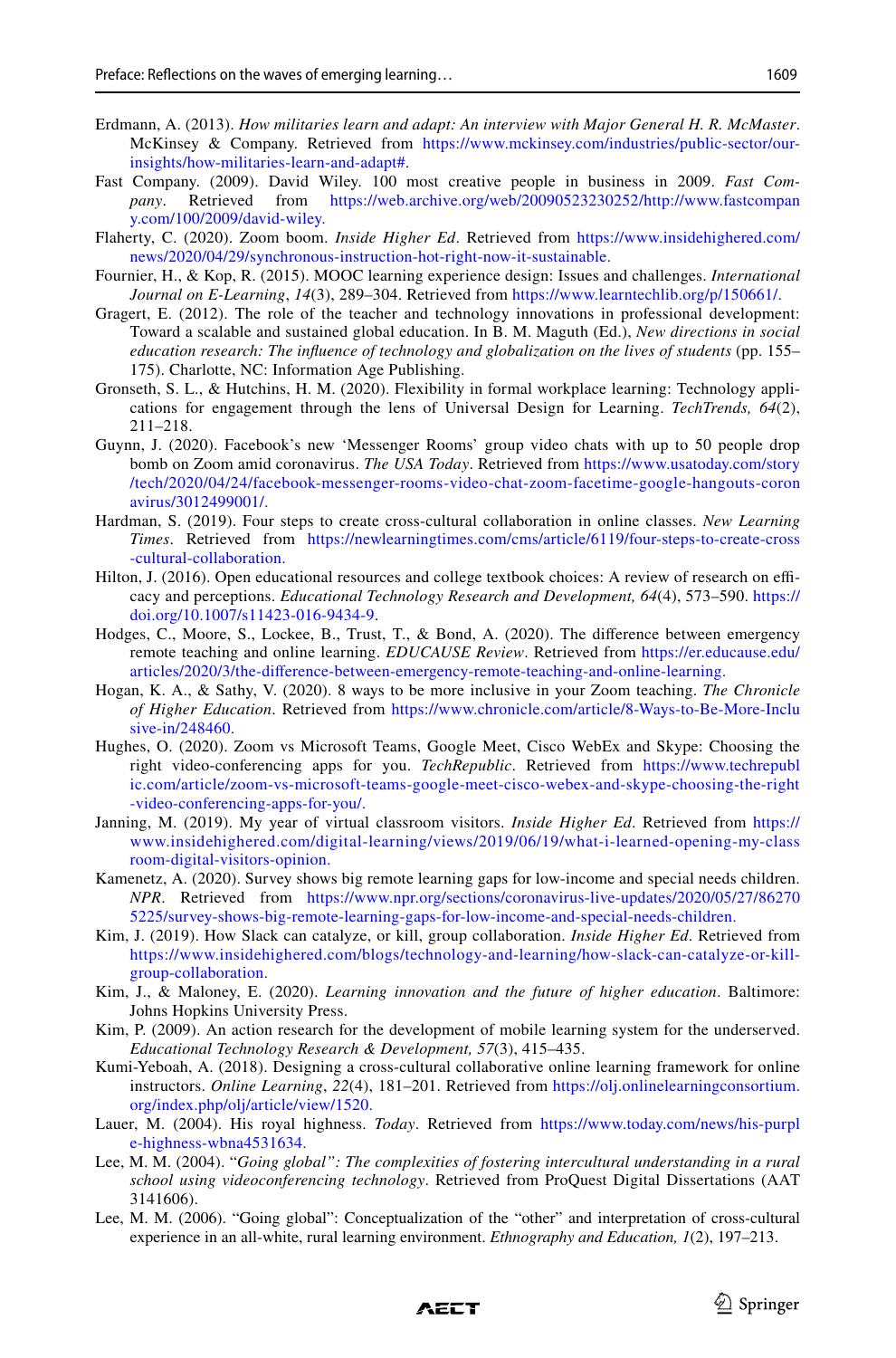- <span id="page-15-7"></span>Lee, M. M. (2007). "Making it relevant": A rural teacher's integration of an international studies program. *Intercultural Education, 18*(2), 147–159.
- <span id="page-15-8"></span>Lee, M. M. (2010). "We are so over pharaohs and pyramids!" *Re*-presenting the o*thered* lives. *International Journal of Qualitative Studies in Education (QSE), 23*(6), 737–754.
- <span id="page-15-9"></span>Lee, M. M., & Bonk, C. J. (2013). Through the words of experts: Cases of expanded classrooms using conferencing technology. *Language Facts and Perspectives, 31*, 107–137.
- <span id="page-15-6"></span>Lee, M. M., & Hutton, D. (2007). Using interactive videoconferencing technology for global awareness: The case of ISIS. *International Journal of Instructional Technology and Distance Learning*, *4*(8). Retrieved from: [https://www.itdl.org/Journal/Aug\\_07/article01.htm](http://www.itdl.org/Journal/Aug_07/article01.htm).
- <span id="page-15-1"></span>Lee, M. M., Lin, M.-F., & Bonk, C. J. (2007). OOPS, turning MIT OpenCourseWare into Chinese: An analysis of a community of practice of global translators. *The International Review of Research in Open and Distance Learning, 8*(3). Retrieved from [https://www.irrodl.org/index.php/irrodl/article/](http://www.irrodl.org/index.php/irrodl/article/view/463/980.) [view/463/980.](http://www.irrodl.org/index.php/irrodl/article/view/463/980.)
- <span id="page-15-5"></span>Li, M., & Zhu, W. (2017). Explaining dynamic interactions in wiki-based collaborative writing. *Language Learning & Technology*, *21*(2), 96–120. Retrieved from [https://www.lltjournal.org/item/2998.](http://www.lltjournal.org/item/2998.)
- <span id="page-15-4"></span>Lin, M.-F., Sajjapanroj, S., & Bonk, C. J. (2011). Wikibooks and Wikibookians: Loosely coupled community or a choice for future textbooks? *IEEE Transactions on Learning Technologies*, *4*(4), 327–339. Retrieved from [https://ieeexplore.ieee.org/stamp/stamp.jsp?arnumber=5744067.](http://ieeexplore.ieee.org/stamp/stamp.jsp?arnumber=5744067.)
- <span id="page-15-14"></span>Longview Foundation. (2008). *Teacher preparation for the global age: The imperative for change*. Silver Spring, MD : Longview Foundation for World Afairs and International Understanding. Retrieved from [https://www.longviewfdn.org/fles/44.pdf.](http://www.longviewfdn.org/files/44.pdf)
- <span id="page-15-12"></span>Maguth, B. M. (2012). *New directions in social education research: The infuence of technology and globalization on the lives of students*. Charlotte, NC: Information Age Publishing.
- <span id="page-15-3"></span>Mahmoudi, L., & Gronseth, S. (2019). Video-based discussion: Promoting presence through interactions in online higher education courses. In E. Ossiannilsson (Ed.), *Ubiquitous inclusive learning in a digital era* (pp. 128–153). Hershey, PA: IGI Global.
- <span id="page-15-22"></span>Maloney, E. J., & Kim, J. (2020). Learning in 2050. *Inside Higher Ed*. Retrieved from [https://www.insid](https://www.insidehighered.com/digital-learning/blogs/learning-innovation/learning-2050.) [ehighered.com/digital-learning/blogs/learning-innovation/learning-2050.](https://www.insidehighered.com/digital-learning/blogs/learning-innovation/learning-2050.)
- <span id="page-15-20"></span>Martin, F., Ahlgrim-Delzell, L., & Budhrani, K. (2017). Two decades (1995 to 2014) of systematic review of research on synchronous online learning. *American Journal of Distance Education, 31*(1), 3–19.
- <span id="page-15-13"></span>McCorvey, J. J. (2018). How VIPKid CEP Cindy Mi made education a universal language. *Fast Company*. Retrieved from [https://www.fastcompany.com/40525523/how-vipkid-ceo-cindy-mi-made-education-a](https://www.fastcompany.com/40525523/how-vipkid-ceo-cindy-mi-made-education-a-universal-language.)[universal-language.](https://www.fastcompany.com/40525523/how-vipkid-ceo-cindy-mi-made-education-a-universal-language.)
- <span id="page-15-15"></span>Merryfeld, M. M. (2007). The Web and teachers' decision-making in global education. *Theory and Research in Social Education, 35*(2), 256–276.
- <span id="page-15-16"></span>Merryfeld, M. M. (2008). The challenge of globalization: Preparing teachers for a global age. *Teacher Education & Practice, 21*(4), 434–437.
- <span id="page-15-17"></span>Merryfeld, M. M., & Kasai, M. (2009). How are teachers responding to globalization? In W. Parker (Ed.), *Social studies today: Research and practice* (pp. 165–173). New York: Routledge.
- <span id="page-15-10"></span>Miller, C., Veletsianos, G., & Doering, A. (2008). Curriculum at forty below: A phenomenological inquiry of an educator/explorer's experience with adventure learning in the Arctic. *Distance Education, 29*(3), 253–267.
- <span id="page-15-21"></span>MIT. (2001). MIT to make nearly all course materials available free on the World Wide Web. *MIT News*. Retrieved https://web.mit.edu/newsoffice/2001/ocw.html.
- <span id="page-15-23"></span>Mishra, P. (2020). Tipping point for online learning?: Or the postman always rings twice. *Silver Lining for Learning*. Retrieved from [https://silverliningforlearning.org/tipping-point-for-online-learning-or-the](https://silverliningforlearning.org/tipping-point-for-online-learning-or-the-postman-always-rings-twice/.)[postman-always-rings-twice/.](https://silverliningforlearning.org/tipping-point-for-online-learning-or-the-postman-always-rings-twice/.)
- <span id="page-15-0"></span>Mishra, S. (2017). Open educational resources: Removing barriers from within. *Distance Education*, *38*, 369–380. Retrieved from [https://www.tandfonline.com/doi/full/10.1080/01587919.2017.1369350.](http://www.tandfonline.com/doi/full/10.1080/01587919.2017.1369350.)
- <span id="page-15-18"></span>Oliver, K., Cook, M. & Wiseman, A. (2019). Teachers' frst experiences with global projects: Emerging collaboration and cultural awareness. *Journal of Online Learning Research, 5*(1), 65–96. Retrieved from <https://www.learntechlib.org/primary/p/182263/>or [https://fles.eric.ed.gov/fulltext/EJ1208814.pdf.](https://files.eric.ed.gov/fulltext/EJ1208814.pdf.)
- <span id="page-15-19"></span>Page, S. (2020). Back to school? 1 in 5 teachers are unlikely to return to reopened classrooms this fall, poll says. *USA Today*. Retrieved from [https://www.usatoday.com/story/news/education/2020/05/26/coron](https://www.usatoday.com/story/news/education/2020/05/26/coronavirus-schools-teachers-poll-ipsos-parents-fall-online/5254729002/.) [avirus-schools-teachers-poll-ipsos-parents-fall-online/5254729002/.](https://www.usatoday.com/story/news/education/2020/05/26/coronavirus-schools-teachers-poll-ipsos-parents-fall-online/5254729002/.)
- <span id="page-15-11"></span>Riel, M. (1993). Global education through learning circles. In L. Harasim (Ed.), *Global Networks*. Cambridge, MA: MIT Press.
- <span id="page-15-2"></span>Rolfe, V. (2017). Striving toward openness: But what do we really mean? *The International Review of Research in Open and Distributed Learning*, *18*(17), 75–88. Retrieved from [https://www.irrodl.org/](http://www.irrodl.org/index.php/irrodl/article/view/3207/4445.) [index.php/irrodl/article/view/3207/4445.](http://www.irrodl.org/index.php/irrodl/article/view/3207/4445.)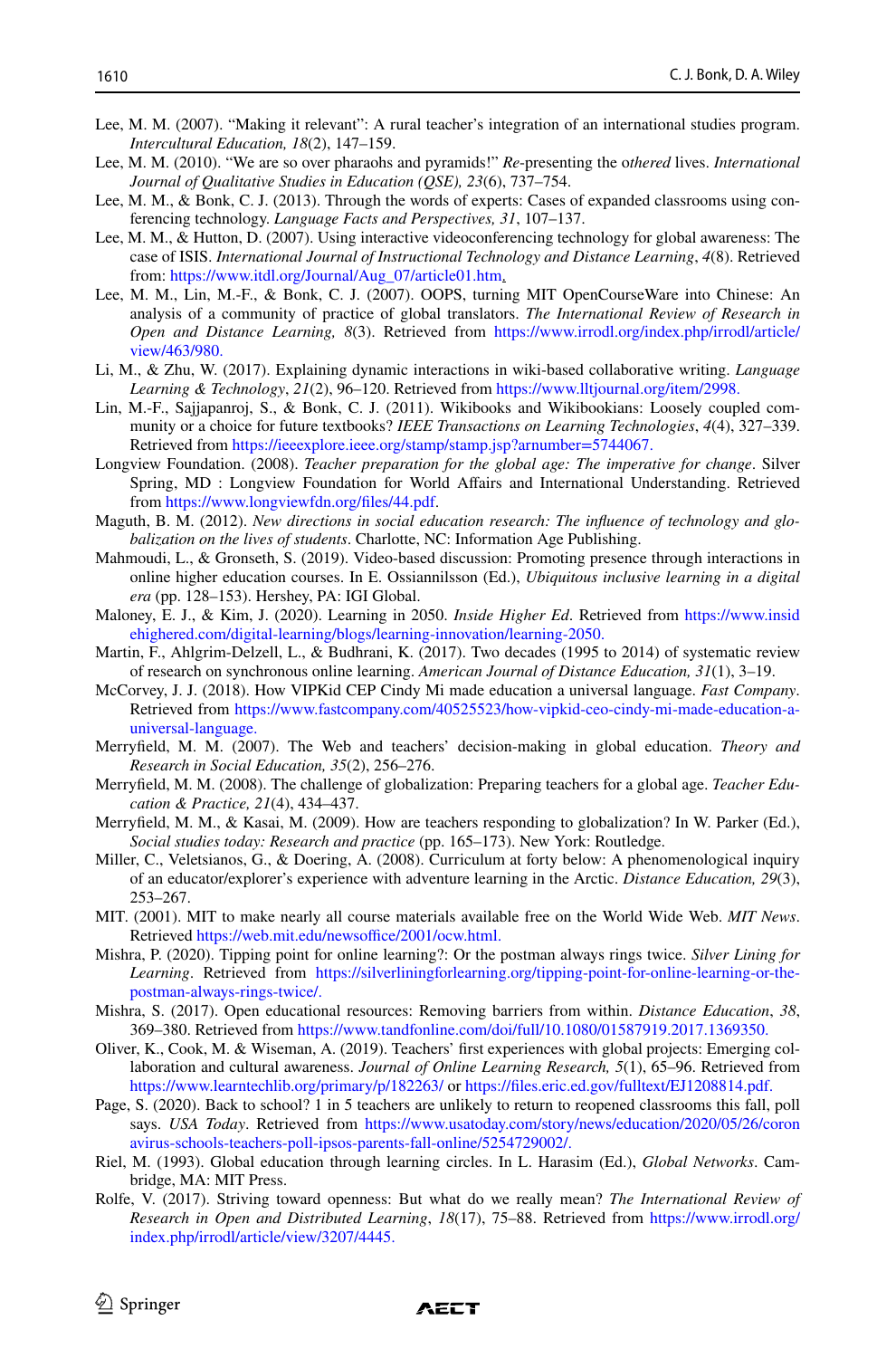- <span id="page-16-10"></span>Sajjapanroj, S., Bonk, C. J., Lee, M. M., & Lin, M.-F. (2008). A window on Wikibookians: Surveying their statuses, successes, satisfactions, and sociocultural experiences*. Journal of Interactive Online Learning*, *7*(1), 36–58. Retrieved from <https://www.ncolr.org/jiol/issues/pdf/7.1.3.pdf.>
- <span id="page-16-7"></span>Schrage, M. (1990). *Shared minds: The new technologies of collaboration*. New York: Random House.
- <span id="page-16-13"></span>Schrum, L. M. (1991). *Telecommunications: Working to enhance global understanding and world peace*. Paper presented at the American Educational Research Association annual convention, Chicago, IL.
- <span id="page-16-14"></span>Selman, R. L. (1980). *The growth of interpersonal understanding: Developmental and clinical analysis*. New York: Academic Press.
- <span id="page-16-18"></span>Shen, Y. W., Reynolds, T. H., Bonk, C. J., & Brush, T. A. (2013). A case study of applying blended learning in an accelerated post-baccalaureate teacher education program. *Journal of Educational Technology Development and Exchange*, *6*(1), 59–78. Retrieved from [https://aquila.usm.edu/jetde](http://aquila.usm.edu/jetde/vol6/iss1/6/.) [/vol6/iss1/6/.](http://aquila.usm.edu/jetde/vol6/iss1/6/.)
- <span id="page-16-17"></span>Snider, M. (2020). Zoom boosts security features, encryption amid coronavirus crisis video conferencing boom. *The USA Today*. Retrieved from [https://www.usatoday.com/story/tech/2020/04/22/coron](https://www.usatoday.com/story/tech/2020/04/22/coronavirus-crisis-drives-zoom-use-new-upgrade-increase-security.) [avirus-crisis-drives-zoom-use-new-upgrade-increase-security.](https://www.usatoday.com/story/tech/2020/04/22/coronavirus-crisis-drives-zoom-use-new-upgrade-increase-security.)
- <span id="page-16-20"></span>UNESCO. (2002). Forum on the impact of open courseware for higher education in developing countries. UNESCO. Retrieved from<https://unesdoc.unesco.org/ark:/48223/pf0000128515.>
- <span id="page-16-9"></span>Vander Ark, T. (2019). Teachers fip over Flipgrid. *Forbes*. Retrieved from [https://www.forbes.com/sites](https://www.forbes.com/sites/tomvanderark/2019/07/01/teachers-flip-over-flipgrid/#7d2f6831641a.) [/tomvanderark/2019/07/01/teachers-fip-over-fipgrid/#7d2f6831641a.](https://www.forbes.com/sites/tomvanderark/2019/07/01/teachers-flip-over-flipgrid/#7d2f6831641a.)
- <span id="page-16-12"></span>Veletsianos, G., & Eliadou, A. (2009). Conceptualizing the use of technology to foster peace via Adventure Learning. *The Internet and Higher Education, 12*(2), 63–70.
- <span id="page-16-8"></span>Verbrugghe, C. (2020). Comparing Zoom, Microsoft Teams, and Google Meet. *Fourcast*. Retrieved from <https://www.fourcast.io/blog/comparing-zoom-microsoft-teams-and-google-meet.>
- <span id="page-16-4"></span>Weller, M. (2014). *Battle for open: How openness won and why it doesn't feel like victory*. London: Ubiquity Press. doi:10.5334/bam
- <span id="page-16-19"></span>Wiley, D. (1998). OpenContent. *Slashdot*. Retrieved from [https://news.slashdot.org/story/98/06/26/09262](https://news.slashdot.org/story/98/06/26/0926218/opencontent.) [18/opencontent.](https://news.slashdot.org/story/98/06/26/0926218/opencontent.)
- <span id="page-16-0"></span>Wiley, D. A. (1999a). *Learning objects: Finding and incorporating digital resources into online instruction*. Paper presented at the Association for Educational Communications and Technology, Long Beach, CA.
- <span id="page-16-1"></span>Wiley, D. A. (1999b). *Learning objects and the new CAI: So what do I do with a learning object?* [online]. [https://wiley.ed.usu.edu/docs/instruct-arch.pdf.](http://wiley.ed.usu.edu/docs/instruct-arch.pdf.)
- <span id="page-16-21"></span>Wiley, D. (2015). The MOOC misstep and the open education infrastructure. In C. J. Bonk, M. M. Lee, T. C. Reeves, & T. H. Reynolds (Eds.), *MOOCs and open education around the world* (pp. 3–11). New York: Routledge.
- <span id="page-16-2"></span>Wiley, D., & Hilton, III, J. (2009). Openness, dynamic specialization, and the disaggregated future of higher education. *The International Review of Research in Open and Distributed Learning*, *10*(5). Retrieved from <https://doi.org/10.19173/irrodl.v10i5.768.>
- <span id="page-16-3"></span>Wiley, D., & Hilton, III, J. L. (2018). Defning OER-enabled pedagogy. *The International Review of Research in Open and Distributed Learning*, *19*(4), 133–147. [https://doi.org/10.19173/irrodl.v19i4](https://doi.org/10.19173/irrodl.v19i4.3601.) [.3601.](https://doi.org/10.19173/irrodl.v19i4.3601.)
- <span id="page-16-15"></span>Xu, S. (2019). *Investigating an online community of self-directed language learners at The Mixxer* (Doctoral Dissertation). Bloomington, IN: Indiana University.
- <span id="page-16-6"></span>Young, J. (2008). When professors print their own diplomas, who needs universities? *The Chronicle of Higher Education*. Retrieved from [https://www.chronicle.com/article/When-Professors-Print-Their](https://www.chronicle.com/article/When-Professors-Print-Their/1185.) [/1185.](https://www.chronicle.com/article/When-Professors-Print-Their/1185.)
- <span id="page-16-11"></span>Yim, S., & Warschauer, M. (2017). Web-based collaborative writing in L2 contexts: Methodological insights from text mining. *Language Learning & Technology*, *21*(1), 146–165. Retrieved from [https](http://www.lltjournal.org/item/2989.) [://www.lltjournal.org/item/2989.](http://www.lltjournal.org/item/2989.)
- <span id="page-16-16"></span>Zhang, Y. (2019). Chinese parents are paying for their kids to learn English from US online tutors. Here's how the job works. *The USA Today*. Retrieved from [https://www.usatoday.com/story/money](https://www.usatoday.com/story/money/2019/06/11/chinese-learn-english-online-us-tutors-remote-jobs-rise/1356821001/.) [/2019/06/11/chinese-learn-english-online-us-tutors-remote-jobs-rise/1356821001/.](https://www.usatoday.com/story/money/2019/06/11/chinese-learn-english-online-us-tutors-remote-jobs-rise/1356821001/.)
- <span id="page-16-5"></span>Zhu, M., Sari, A., & Lee, M. M. (2018). A systematic review of research methods and topics of the empirical MOOC literature (2014–2016). *The Internet and Higher Education, 37*, 31–39. [https://](https://doi.org/10.1016/j.iheduc.2018.01.002) [doi.org/10.1016/j.iheduc.2018.01.002.](https://doi.org/10.1016/j.iheduc.2018.01.002)

**Publisher's Note** Springer Nature remains neutral with regard to jurisdictional claims in published maps and institutional affiliations.